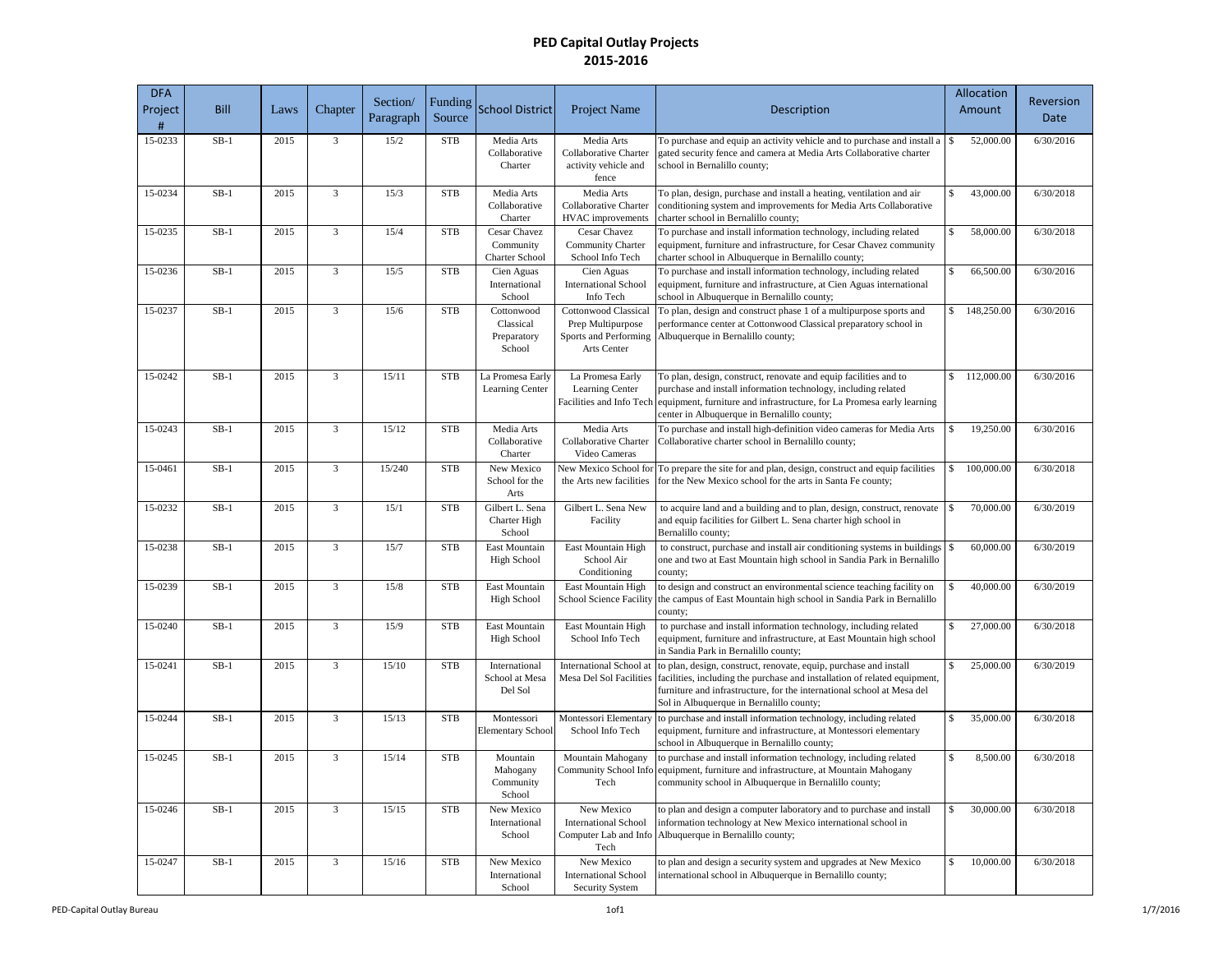| 15-0248 | $SB-1$ | 2015 | 3              | 15/17 | <b>STB</b> | Technology<br>Leadership High<br>School    | Technology Leadership<br>High School Equipment<br>and Info Tech | to purchase and install equipment, furniture, books and information<br>technology, including related equipment and infrastructure, at<br>Technology Leadership high school in Albuquerque in Bernalillo<br>county;                                                                                                                                                                                                                                    | \$  | 122,500.00 | 6/30/2018 |
|---------|--------|------|----------------|-------|------------|--------------------------------------------|-----------------------------------------------------------------|-------------------------------------------------------------------------------------------------------------------------------------------------------------------------------------------------------------------------------------------------------------------------------------------------------------------------------------------------------------------------------------------------------------------------------------------------------|-----|------------|-----------|
| 15-0249 | $SB-1$ | 2015 | $\overline{3}$ | 15/18 | <b>STB</b> | Central<br>Consolidated<br>School District | Newcomb Mid Schol<br>Drainage System                            | To plan, design, construct and install drainage improvements at<br>Newcomb middle school in the Central consolidated school district in<br>San Juan county;                                                                                                                                                                                                                                                                                           | \$. | 25,000.00  | 6/30/2019 |
| 15-0250 | $SB-1$ | 2015 | $\overline{3}$ | 15/19 | <b>STB</b> | Tierra Adentro<br>Charter School           | Tierra Adentro Charter<br>School Info Tech                      | to purchase and install information technology, including related<br>equipment, furniture and infrastructure, at Tierra Adentro charter<br>school in Albuquerque in Bernalillo county;                                                                                                                                                                                                                                                                |     | 137,500.00 | 6/30/2018 |
| 15-0251 | $SB-1$ | 2015 | $\overline{3}$ | 15/20 | <b>STB</b> | Albuquerque<br>Public School<br>District   | A. Montoya Elem<br>Grounds and Equip                            | to plan, design, construct, improve and landscape the grounds and<br>playgrounds, including the purchase and installation of related<br>equipment, furniture, shade structures and fencing, at A. Montoya<br>elementary school in the Albuquerque public school district in<br>Bernalillo county;                                                                                                                                                     | \$  | 30,000.00  | 6/30/2019 |
| 15-0252 | $SB-1$ | 2015 | $\overline{3}$ | 15/21 | <b>STB</b> | Albuquerque<br>Public School<br>District   | A. Montoya Elem Info<br>Tech                                    | to purchase and install information technology, including related<br>equipment, furniture and infrastructure, at A. Montoya elementary<br>school in the Albuquerque public school district in Bernalillo county;                                                                                                                                                                                                                                      |     | 50,000.00  | 6/30/2018 |
| 15-0253 | $SB-1$ | 2015 | $\overline{3}$ | 15/22 | <b>STB</b> | Albuquerque<br>Public School<br>District   | Adobe Acres Elem<br>Grounds, Equip and<br>Info Tech             | to plan, design, renovate, construct, equip and improve the arts and<br>music facilities and rooms, including purchase of equipment and<br>purchase and installation of information technology and related<br>equipment, furniture and infrastructure, at Adobe Acres elementary<br>school in the Albuquerque public school district in Bernalillo county;                                                                                            | \$. | 27,000.00  | 6/30/2019 |
| 15-0254 | $SB-1$ | 2015 | 3              | 15/23 | <b>STB</b> | Albuquerque<br>Public School<br>District   | Adobe Acres Elem Info<br>Tech                                   | to purchase and install library equipment, furniture and information<br>technology, including related equipment, infrastructure and<br>improvements, in the library at Adobe Acres elementary school in the<br>Albuquerque public school district in Bernalillo county;                                                                                                                                                                               | \$  | 35,000.00  | 6/30/2018 |
| 15-0255 | $SB-1$ | 2015 | $\overline{3}$ | 15/24 | <b>STB</b> | Albuquerque<br>Public School<br>District   | Alameda Elem Equip<br>and Info Tech                             | to purchase and install library equipment, furniture and information<br>technology, including related equipment, infrastructure and<br>improvements, in the library at Alameda elementary school in the<br>Albuquerque public school district in Bernalillo county;                                                                                                                                                                                   | \$  | 127,000.00 | 6/30/2018 |
| 15-0256 | $SB-1$ | 2015 | $\overline{3}$ | 15/25 | <b>STB</b> | Albuquerque<br>Public School<br>District   | Alameda Elem Grounds<br>and Info Tech                           | to plan, design, construct, furnish, equip and improve playground and<br>recreational facilities, including related equipment, shade structures<br>and furniture, at Alameda elementary school in the Albuquerque public<br>school district in Bernalillo county;                                                                                                                                                                                     |     | 25,000.00  | 6/30/2019 |
| 15-0257 | $SB-1$ | 2015 | $\overline{3}$ | 15/26 | <b>STB</b> | Albuquerque<br>Public School<br>District   | Alamosa Elem Grounds<br>and Info Tech                           | to plan, design, construct, landscape and improve the grounds and<br>playgrounds, including the purchase and installation of related<br>equipment, fencing, shade structures and furniture, at Alamosa<br>elementary school in the Albuquerque public school district in<br>Bernalillo county;                                                                                                                                                        | \$  | 60,000.00  | 6/30/2019 |
| 15-0258 | $SB-1$ | 2015 | 3              | 15/27 | <b>STB</b> | Albuquerque<br>Public School<br>District   | Albuquerque HS Fine<br>Arts Equip and Info<br>Tech              | to plan, design, construct, renovate, equip and improve the fine arts<br>facilities and performing arts center, including purchase and<br>installation of stage curtains, seating, carpet, sound and lighting<br>systems, kilns, choir risers, refinishing of stages, information<br>technology and related equipment, furniture and infrastructure, at<br>Albuquerque high school in the Albuquerque public school district in<br>Bernalillo county; | \$  | 118,000.00 | 6/30/2019 |
| 15-0259 | $SB-1$ | 2015 | $\overline{3}$ | 15/28 | <b>STB</b> | Albuquerque<br>Public School<br>District   | Autism Center Equip                                             | to purchase and install information technology, including related<br>equipment, furniture and infrastructure, for the autism center in the<br>Albuquerque public school district in Bernalillo county;                                                                                                                                                                                                                                                | S.  | 45,000.00  | 6/30/2018 |
| 15-0260 | $SB-1$ | 2015 | $\overline{3}$ | 15/29 | <b>STB</b> | Albuquerque<br>Public School<br>District   | Junior ROTC Equip                                               | to plan, design, construct, improve and equip the facilities and<br>gymnasiums, including the purchase and installation of related<br>equipment, furniture, marksmanship target ranges, tarps and removal<br>of bleachers, for the junior reserve officers training corps program in<br>the Albuquerque public school district in Bernalillo county;                                                                                                  | \$  | 108,000.00 | 6/30/2019 |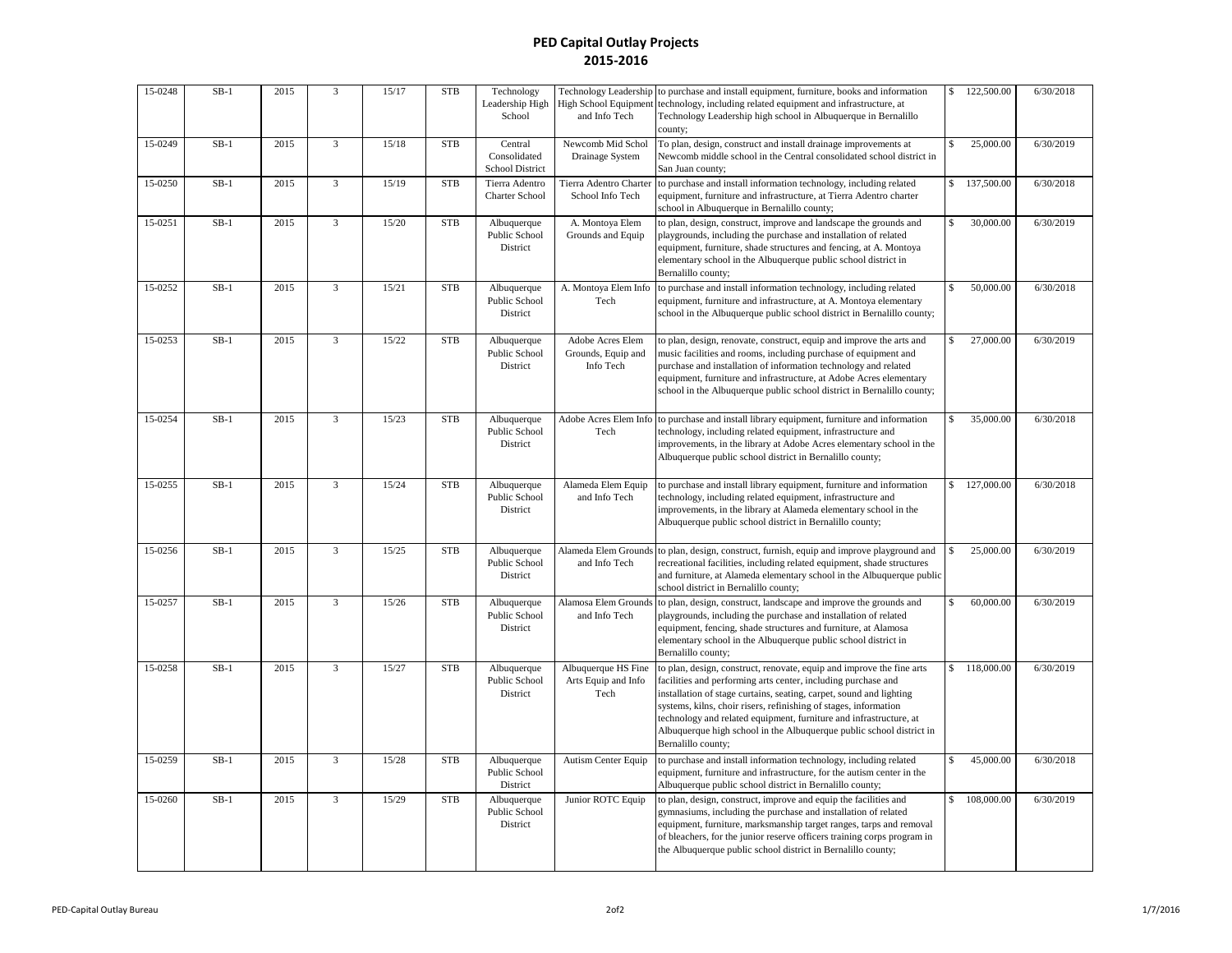| 15-0261 | $SB-1$ | 2015 | 3              | 15/30 | ${\rm STB}$ | Albuquerque<br>Public School<br>District | Alvarado Elem Info<br>Tech                                           | to purchase and install information technology, including related<br>equipment, furniture and infrastructure, at Alvarado elementary school<br>in the Albuquerque public school district in Bernalillo county;                                                                                                                                                       |     | 50,000.00 | 6/30/2018 |
|---------|--------|------|----------------|-------|-------------|------------------------------------------|----------------------------------------------------------------------|----------------------------------------------------------------------------------------------------------------------------------------------------------------------------------------------------------------------------------------------------------------------------------------------------------------------------------------------------------------------|-----|-----------|-----------|
| 15-0262 | $SB-1$ | 2015 | 3              | 15/31 | <b>STB</b>  | Albuquerque<br>Public School<br>District | Armijo Elem Equip and<br>Info Tech                                   | to purchase and install library equipment, furniture and information<br>technology, including related equipment, infrastructure and<br>improvements, at Armijo elementary school in the Albuquerque public<br>school district in Bernalillo county;                                                                                                                  |     | 34,000.00 | 6/30/2018 |
| 15-0263 | $SB-1$ | 2015 | 3              | 15/32 | <b>STB</b>  | Albuquerque<br>Public School<br>District | Atrisco Heritage<br>Academy Arts and<br>Music Equip and Info<br>Tech | to plan, design, renovate, construct, equip and improve the arts and<br>music facilities and rooms, including purchase of equipment and<br>purchase and installation of information technology and related<br>equipment, furniture and infrastructure, at Atrisco Heritage Academy<br>high school in the Albuquerque public school district in Bernalillo<br>county; | \$  | 71,000.00 | 6/30/2019 |
| 15-0264 | $SB-1$ | 2015 | 3              | 15/34 | <b>STB</b>  | Albuquerque<br>Public School<br>District | Atrisco Heritage<br>Academy Security<br>Equip and Info Tech          | to purchase and install security cameras, an access card security system<br>and information technology, including related equipment, furniture,<br>infrastructure and improvements, at Atrisco Heritage Academy high<br>school in the Albuquerque public school district in Bernalillo county;                                                                       | \$  | 20,000.00 | 6/30/2018 |
| 15-0265 | $SB-1$ | 2015 | 3              | 15/37 | <b>STB</b>  | Albuquerque<br>Public School<br>District | <b>Bandelier Elem Info</b><br>Tech                                   | to purchase and install information technology, including related<br>equipment, furniture and infrastructure, at Bandelier elementary school<br>in the Albuquerque public school district in Bernalillo county;                                                                                                                                                      | \$  | 40,000.00 | 6/30/2018 |
| 15-0266 | $SB-1$ | 2015 | 3              | 15/38 | <b>STB</b>  | Albuquerque<br>Public School<br>District | <b>Bandelier Elem Info</b><br>Tech                                   | to purchase and install equipment, furniture and information<br>technology, including related equipment, infrastructure and<br>improvements, in the library at Bandelier elementary school in the<br>Albuquerque public school district in Bernalillo county;                                                                                                        |     | 20,000.00 | 6/30/2018 |
| 15-0267 | $SB-1$ | 2015 | 3              | 15/39 | <b>STB</b>  | Albuquerque<br>Public School<br>District | <b>Bandelier Elem Equip</b>                                          | to purchase and install security cameras, an access card security system<br>and information technology, including related equipment, furniture,<br>infrastructure and improvements, at Bandelier elementary school in the<br>Albuquerque public school district in Bernalillo county;                                                                                | \$  | 25,000.00 | 6/30/2018 |
| 15-0268 | $SB-1$ | 2015 | 3              | 15/40 | <b>STB</b>  | Albuquerque<br>Public School<br>District | <b>Barcelona Elem Equip</b><br>and Info Tech                         | to purchase and install equipment, furniture and information<br>technology, including related equipment, infrastructure and<br>improvements, in the library at Barcelona elementary school in the<br>Albuquerque public school district in Bernalillo county;                                                                                                        | \$  | 80,000.00 | 6/30/2018 |
| 15-0269 | $SB-1$ | 2015 | $\overline{3}$ | 15/41 | <b>STB</b>  | Albuquerque<br>Public School<br>District | <b>Bel-Air Elem Grounds</b><br>and Equip                             | to plan, design, construct, improve and landscape the grounds and<br>playgrounds, including the purchase and installation of related<br>equipment, furniture, shade structures and fencing, at Bel-Air<br>elementary school in the Albuquerque public school district in<br>Bernalillo county;                                                                       | \$  | 67,500.00 | 6/30/2019 |
| 15-0270 | $SB-1$ | 2015 | 3              | 15/42 | <b>STB</b>  | Albuquerque<br>Public School<br>District | Bellehaven Elem<br>Grounds and Equip                                 | to plan, design, construct, improve and landscape the grounds,<br>courtyard and facilities, including the purchase and installation of<br>related equipment, shade structures and furniture, at Bellehaven<br>elementary school in the Albuquerque public school district in<br>Bernalillo county;                                                                   | \$  | 10,000.00 | 6/30/2019 |
| 15-0271 | $SB-1$ | 2015 | 3              | 15/43 | <b>STB</b>  | Albuquerque<br>Public School<br>District | Bellehaven Elem<br>Security System and<br>Info Tech                  | to purchase and install security cameras, an access card security system<br>and information technology, including related equipment, furniture,<br>infrastructure and improvements, at Bellehaven elementary school in<br>the Albuquerque public school district in Bernalillo county;                                                                               | \$  | 15,000.00 | 6/30/2018 |
| 15-0272 | $SB-1$ | 2015 | $\overline{3}$ | 15/44 | <b>STB</b>  | Albuquerque<br>Public School<br>District | Career Enrichment<br>Center Info Tech                                | to purchase and install equipment, furniture and information<br>technology, including related equipment and infrastructure, in the<br>library at the career enrichment center and early college academy in the<br>Albuquerque public school district in Bernalillo county;                                                                                           | \$. | 10,000.00 | 6/30/2018 |
| 15-0273 | $SB-1$ | 2015 | 3              | 15/45 | <b>STB</b>  | Albuquerque<br>Public School<br>District | Chamiza Elem Grounds<br>and Equip                                    | to plan, design, improve and landscape the grounds and playgrounds,<br>including the purchase and installation of related equipment, furniture,<br>shade structures and fencing, at Chamiza elementary school in the<br>Albuquerque public school district in Bernalillo county;                                                                                     | \$  | 35,000.00 | 6/30/2019 |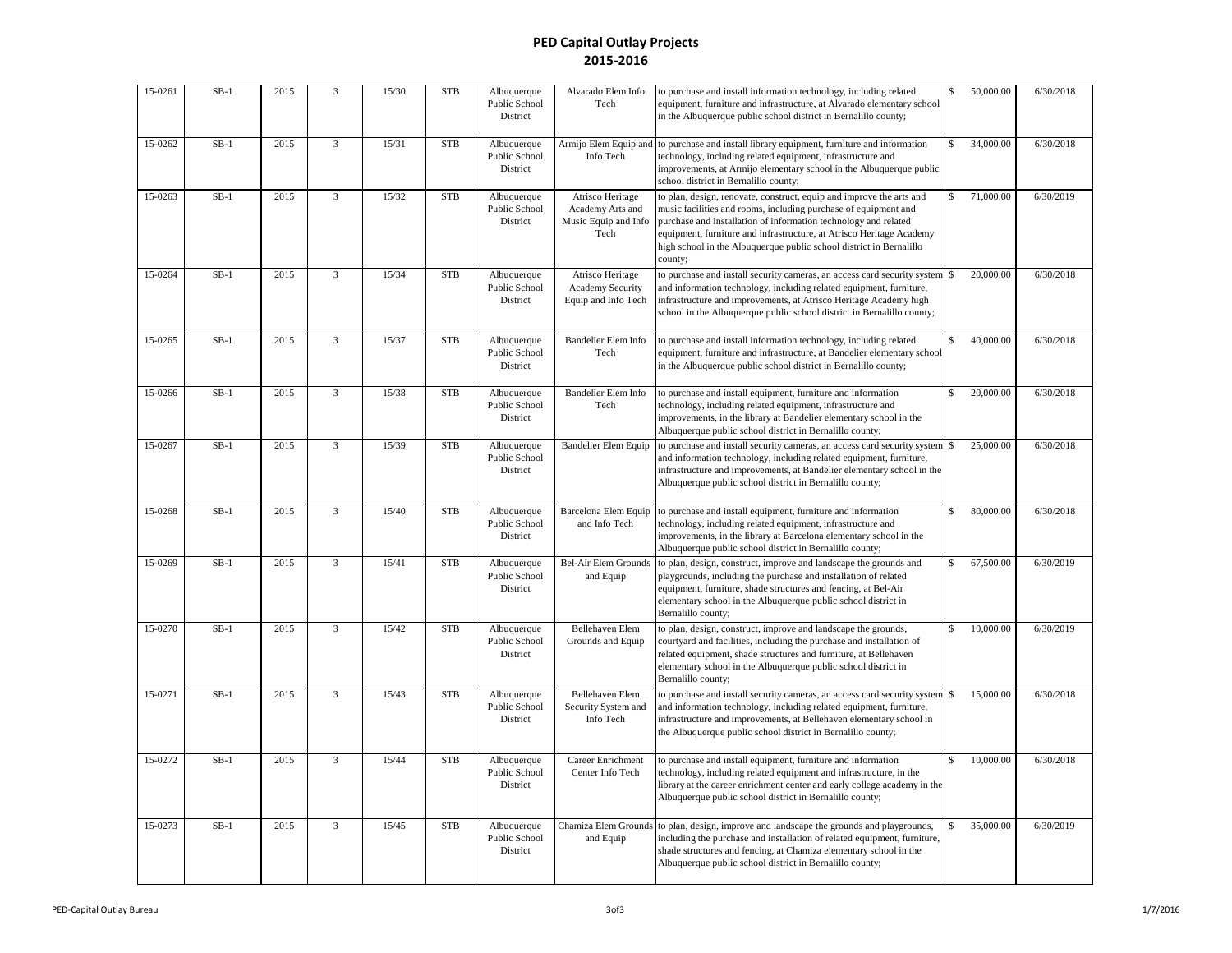| 15-0274 | $SB-1$ | 2015 | 3                       | 15/46 | <b>STB</b>  | Albuquerque<br>Public School<br>District | Chamiza Elem Security<br>and Info Tech                 | to purchase and install security cameras, an access card security system<br>and information technology, including related equipment, furniture,<br>infrastructure and improvements, at Chamiza elementary school in the<br>Albuquerque public school district in Bernalillo county;                                                                  | \$                 | 60,000.00              | 6/30/2018 |
|---------|--------|------|-------------------------|-------|-------------|------------------------------------------|--------------------------------------------------------|------------------------------------------------------------------------------------------------------------------------------------------------------------------------------------------------------------------------------------------------------------------------------------------------------------------------------------------------------|--------------------|------------------------|-----------|
| 15-0275 | $SB-1$ | 2015 | $\overline{3}$          | 15/47 | <b>STB</b>  | Albuquerque<br>Public School<br>District | Chelwood Elem<br>Facilities and Equip                  | to plan, design, equip, furnish, renovate, purchase and install<br>improvements, including fixtures, furniture, blinds and related<br>equipment, at Chelwood elementary school in the Albuquerque public<br>school district in Bernalillo county;                                                                                                    | \$.                | 17,000.00              | 6/30/2019 |
| 15-0276 | $SB-1$ | 2015 | 3                       | 15/48 | <b>STB</b>  | Albuquerque<br>Public School<br>District | Chelwood Elem Info<br>Tech                             | to purchase and install information technology, including related<br>equipment, furniture and infrastructure, at Chelwood elementary<br>school in the Albuquerque public school district in Bernalillo county;                                                                                                                                       | \$.                | 25,000.00              | 6/30/2018 |
| 15-0277 | $SB-1$ | 2015 | $\overline{3}$          | 15/49 | <b>STB</b>  | Albuquerque<br>Public School<br>District | Cibola HS Ground,<br>Facilities and Equip              | to plan, design, construct, improve and landscape the grounds,<br>courtyard and facilities, including the purchase and installation of<br>related equipment, fencing, furniture and shade structures, at Cibola<br>high school in the Albuquerque public school district in Bernalillo<br>county;                                                    | \$.                | 50,000.00              | 6/30/2019 |
| 15-0278 | $SB-1$ | 2015 | 3                       | 15/50 | <b>STB</b>  | Albuquerque<br>Public School<br>District | Cleveland MS Arts and<br>Music Faciliteis and<br>Equip | to plan, design, renovate, construct, equip and improve the arts and<br>music facilities and rooms, including purchase of equipment and<br>purchase and installation of information technology and related<br>equipment, furniture and infrastructure, at Cleveland middle school in<br>the Albuquerque public school district in Bernalillo county; |                    | 50,000.00              | 6/30/2019 |
| 15-0279 | $SB-1$ | 2015 | $\overline{\mathbf{3}}$ | 15/51 | <b>STB</b>  | Albuquerque<br>Public School<br>District | Cleveland MS Info<br>Tech                              | to purchase and install information technology, including related<br>equipment, furniture and infrastructure, at Cleveland middle school in<br>the Albuquerque public school district in Bernalillo county;                                                                                                                                          |                    | 25,000.00              | 6/30/2018 |
| 15-0280 | $SB-1$ | 2015 | 3                       | 15/52 | <b>STB</b>  | Albuquerque<br>Public School<br>District | Cleveland MS Library                                   | to purchase and install library equipment, furniture and information<br>technology, including related equipment, infrastructure and<br>improvements, at Cleveland middle school in the Albuquerque public<br>school district in Bernalillo county;                                                                                                   | $\mathbf{\hat{S}}$ | 104,000.00             | 6/30/2018 |
| 15-0281 | $SB-1$ | 2015 | $\overline{3}$          | 15/53 | <b>STB</b>  | Albuquerque<br>Public School<br>District | Cochiti Elem Info Tech                                 | to purchase and install information technology, including related<br>equipment, furniture and infrastructure, at Cochiti elementary school in<br>the Albuquerque public school district in Bernalillo county;                                                                                                                                        |                    | 50,000.00              | 6/30/2018 |
| 15-0282 | $SB-1$ | 2015 | $\overline{3}$          | 15/54 | <b>STB</b>  | Albuquerque<br>Public School<br>District | Cochiti Security and<br>Equip                          | to purchase and install security cameras, an access card security system<br>and information technology, including related equipment, furniture,<br>infrastructure and improvements, at Cochiti elementary school in the<br>Albuquerque public school district in Bernalillo county;                                                                  |                    | 10,000.00              | 6/30/2018 |
| 15-0283 | $SB-1$ | 2015 | $\overline{3}$          | 15/56 | <b>STB</b>  | Albuquerque<br>Public School<br>District | Collet Park Elem<br>Grounds and Equip                  | to plan, design, improve and landscape the grounds and playgrounds,<br>including the purchase and installation of related equipment, furniture,<br>shade structures and fencing, at Collet Park elementary school in the<br>Albuquerque public school district in Bernalillo county;                                                                 |                    | $10,000.\overline{00}$ | 6/30/2019 |
| 15-0284 | $SB-1$ | 2015 | $\overline{3}$          | 15/57 | <b>STB</b>  | Albuquerque<br>Public School<br>District | Collet Park Elem<br>Security and Equip                 | to purchase and install security cameras, an access card security system<br>and information technology, including related equipment, furniture,<br>infrastructure and improvements, at Collet Park elementary school in<br>the Albuquerque public school district in Bernalillo county;                                                              |                    | 15,000.00              | 6/30/2018 |
| 15-0285 | $SB-1$ | 2015 | 3                       | 15/58 | ${\rm STB}$ | Albuquerque<br>Public School<br>District | Corrales Elem Grounds<br>and Equip                     | to plan, design, construct, furnish, equip and improve playground and<br>recreational facilities, including related equipment, shade structures<br>and furniture, at Corrales elementary school in the Albuquerque public<br>school district in Bernalillo county;                                                                                   |                    | 25,000.00              | 6/30/2019 |
| 15-0286 | $SB-1$ | 2015 | 3                       | 15/60 | <b>STB</b>  | Albuquerque<br>Public School<br>District | Dennis Chavez Elem<br>Library                          | to purchase and install library equipment, furniture and information<br>technology, including related equipment, infrastructure and<br>improvements, in the library at Dennis Chavez elementary school in<br>the Albuquerque public school district in Bernalillo county;                                                                            | $\mathbf{\hat{S}}$ | 75,000.00              | 6/30/2018 |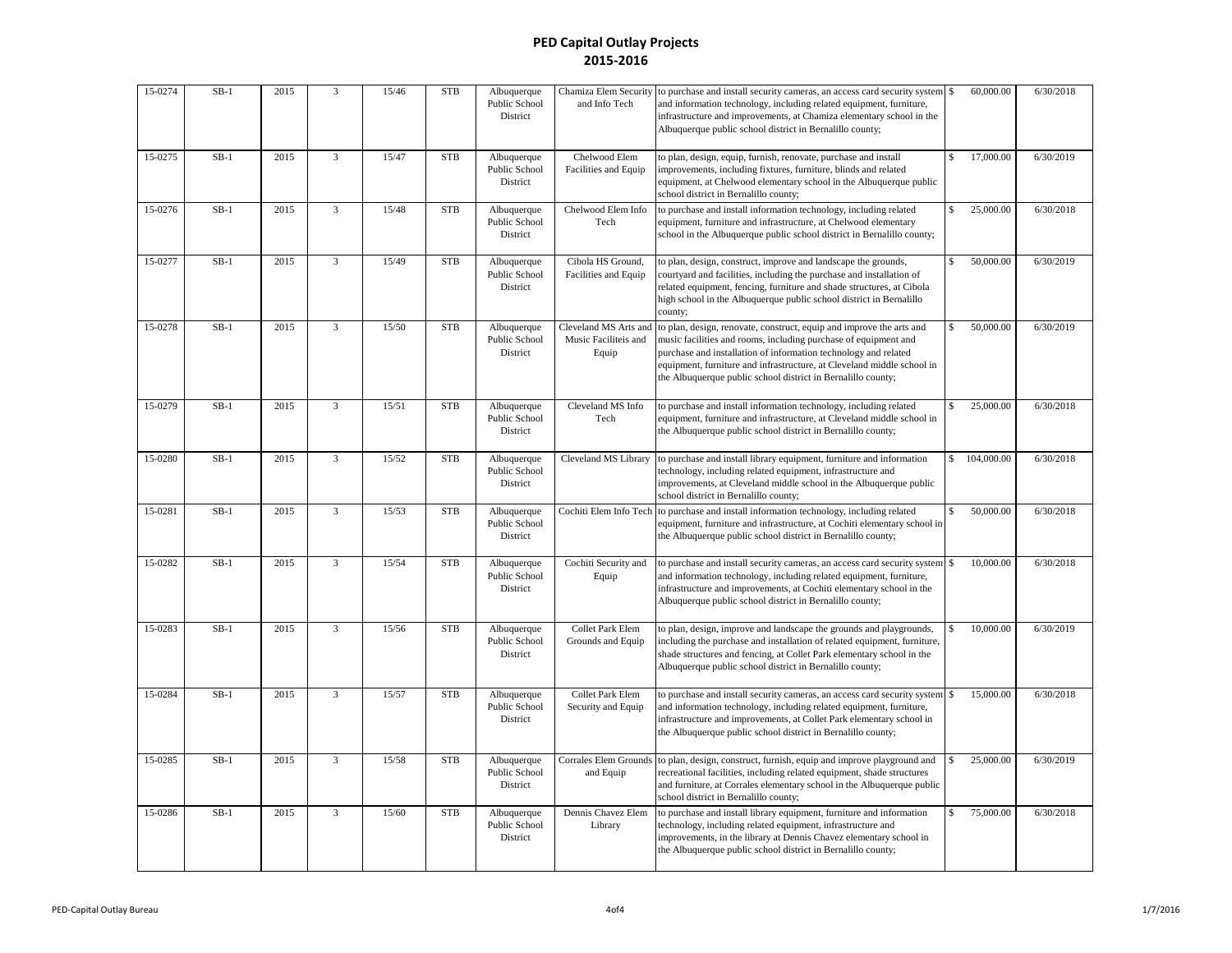| 15-0287 | $SB-1$ | 2015 | 3              | 15/61 | <b>STB</b> | Albuquerque<br>Public School<br>District | Desert Ridge MS Arts<br>and Music Facilities<br>and Equip                         | to plan, design, renovate, construct, equip and improve the arts and<br>music facilities and rooms, including purchase of equipment and<br>purchase and installation of information technology and related<br>equipment, furniture and infrastructure, at Desert Ridge middle school<br>in the Albuquerque public school district in Bernalillo county;                                             | <sup>\$</sup> | 23,000.00  | 6/30/2019 |
|---------|--------|------|----------------|-------|------------|------------------------------------------|-----------------------------------------------------------------------------------|-----------------------------------------------------------------------------------------------------------------------------------------------------------------------------------------------------------------------------------------------------------------------------------------------------------------------------------------------------------------------------------------------------|---------------|------------|-----------|
| 15-0288 | $SB-1$ | 2015 | $\overline{3}$ | 15/62 | <b>STB</b> | Albuquerque<br>Public School<br>District | Desert Ridge MS Info<br>Tech                                                      | to purchase and install information technology, including related<br>equipment, furniture and infrastructure, at Desert Ridge middle school<br>in the Albuquerque public school district in Bernalillo county;                                                                                                                                                                                      |               | 75,000.00  | 6/30/2018 |
| 15-0289 | $SB-1$ | 2015 | $\overline{3}$ | 15/63 | <b>STB</b> | Albuquerque<br>Public School<br>District | Desert Ridge MS Equip                                                             | to purchase and install equipment, furniture and information<br>technology, including related equipment, infrastructure and<br>improvements, in the library at Desert Ridge middle school in the<br>Albuquerque public school district in Bernalillo county;                                                                                                                                        |               | 98,000.00  | 6/30/2018 |
| 15-0290 | $SB-1$ | 2015 | $\overline{3}$ | 15/64 | <b>STB</b> | Albuquerque<br>Public School<br>District | Digital Arts and<br><b>Technology Academy</b><br>Grounds, Facilities and<br>Equip | to plan, design, construct, improve, landscape, equip and furnish the<br>grounds, fields and facilities, including the addition of basketball and<br>volleyball courts and the purchase and installation of related<br>equipment, shade structures and artificial turf, at Digital Arts and<br>Technology Academy charter school in the Albuquerque public school<br>district in Bernalillo county; |               | 109,200.00 | 6/30/2019 |
| 15-0291 | $SB-1$ | 2015 | 3              | 15/65 | <b>STB</b> | Albuquerque<br>Public School<br>District | Dolores Gonzales Elen<br>Grounds and Equip                                        | to plan, design, construct, improve and landscape the grounds,<br>community garden, field and outdoor classroom, including purchase<br>and installation of related equipment, furniture, fencing, shade<br>structures and an irrigation system, at Dolores Gonzales elementary<br>school in the Albuquerque public school district in Bernalillo county;                                            |               | 55,000.00  | 6/30/2019 |
| 15-0292 | $SB-1$ | 2015 | 3              | 15/66 | <b>STB</b> | Albuquerque<br>Public School<br>District | Double Eagle Elem<br>Grounds and Equip                                            | to plan, design, construct, improve and landscape the grounds and<br>playgrounds, including the purchase and installation of related<br>equipment, furniture, shade structures and fencing, at Double Eagle<br>elementary school in the Albuquerque public school district in<br>Bernalillo county;                                                                                                 |               | 45,000.00  | 6/30/2019 |
| 15-0293 | $SB-1$ | 2015 | 3              | 15/67 | <b>STB</b> | Albuquerque<br>Public School<br>District | San Jose Elem Grounds<br>and Equip                                                | to plan, design, construct, improve and landscape the grounds,<br>courtyards and facilities, including the purchase and installation of<br>related equipment, shade structures and furniture, at east San Jose<br>elementary school in the Albuquerque public school district in<br>Bernalillo county;                                                                                              | \$            | 40,000.00  | 6/30/2019 |
| 15-0294 | $SB-1$ | 2015 | 3              | 15/68 | <b>STB</b> | Albuquerque<br>Public School<br>District | San Jose Elem Security<br>and Equip                                               | to purchase and install security cameras, an access card security system<br>and information technology, including related equipment, furniture,<br>infrastructure and improvements, at east San Jose elementary school in<br>the Albuquerque public school district in Bernalillo county;                                                                                                           |               | 20,000.00  | 6/30/2018 |
| 15-0295 | $SB-1$ | 2015 | $\overline{3}$ | 15/69 | <b>STB</b> | Albuquerque<br>Public School<br>District | Edmund G. Ross Elem<br>Grounds and Equip                                          | to plan, design, construct, improve and landscape the grounds and<br>playgrounds, including the purchase and installation of related<br>equipment, furniture, shade structures and fencing, at Edmund G. Ross<br>elementary school in the Albuquerque public school district in<br>Bernalillo county;                                                                                               |               | 100,000.00 | 6/30/2019 |
| 15-0296 | $SB-1$ | 2015 | 3              | 15/70 | <b>STB</b> | Albuquerque<br>Public School<br>District | <b>Edward Gonzales Elen</b><br>Grounds and Equip                                  | to plan, design, construct, improve and landscape the grounds and<br>fields, including the purchase and installation of related equipment,<br>furniture, turf and irrigation systems, at Edward Gonzales elementary<br>school in the Albuquerque public school district in Bernalillo county;                                                                                                       |               | 10,000.00  | 6/30/2019 |
| 15-0297 | $SB-1$ | 2015 | $\overline{3}$ | 15/71 | <b>STB</b> | Albuquerque<br>Public School<br>District | <b>Edward Gonzales Elem</b><br>Grounds and Equip                                  | to plan, design, construct, improve and landscape the grounds and<br>playgrounds, including the purchase and installation of related<br>equipment, furniture, shade structures and fencing, at Edward<br>Gonzales elementary school in the Albuquerque public school district<br>in Bernalillo county;                                                                                              |               | 40,000.00  | 6/30/2019 |
| 15-0298 | $SB-1$ | 2015 | 3              | 15/72 | <b>STB</b> | Albuquerque<br>Public School<br>District | <b>Edward Gonzales Info</b><br>Tech                                               | to purchase and install information technology, including related<br>equipment, furniture and infrastructure, at Edward Gonzales<br>elementary school in the Albuquerque public school district in<br>Bernalillo county;                                                                                                                                                                            | \$.           | 50,000.00  | 6/30/2018 |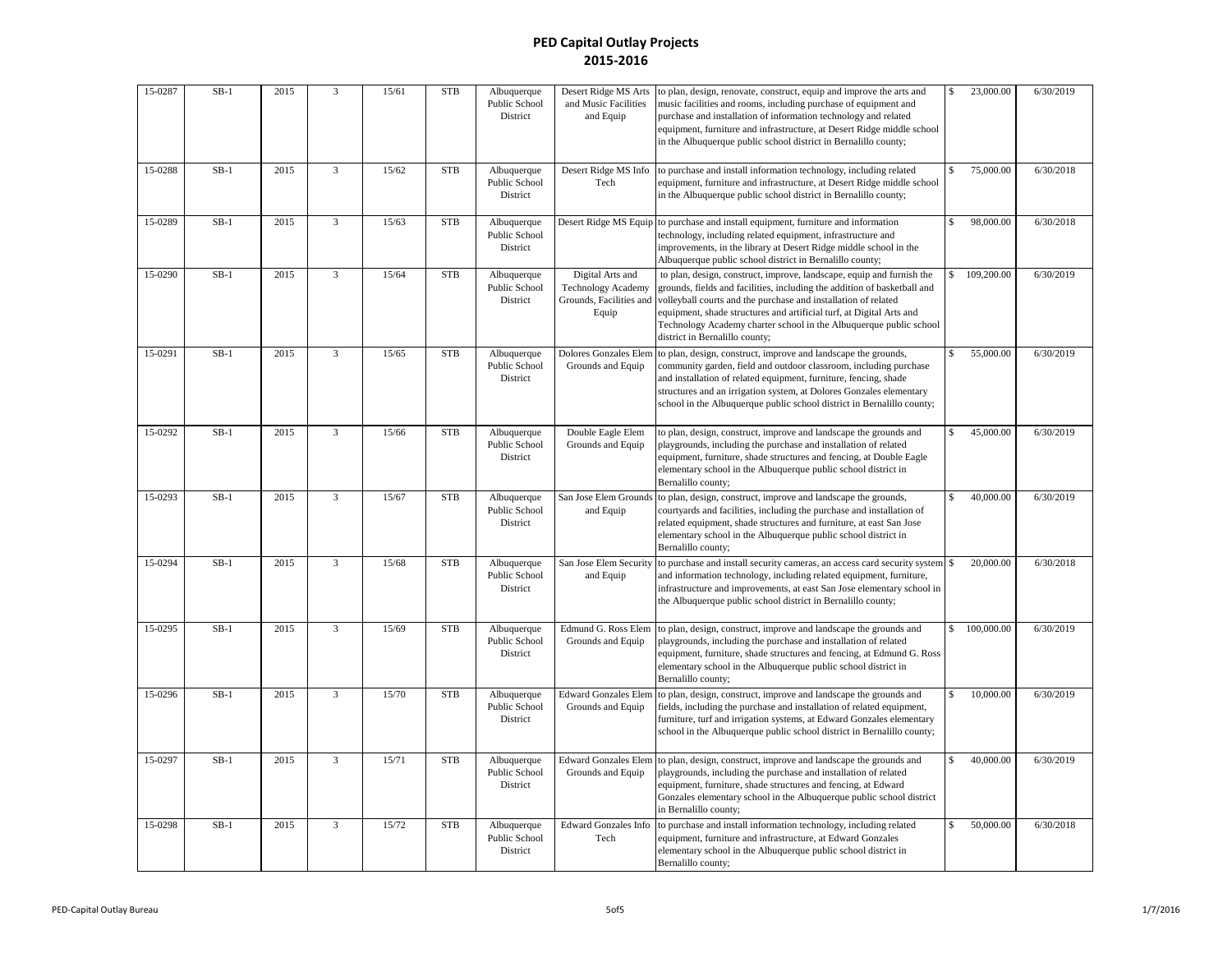| 15-0299 | $SB-1$ | 2015 | $\overline{3}$ | 15/73 | ${\rm STB}$ | Albuquerque<br>Public School<br>District | <b>Edward Gonzales</b><br>Security and Equip                 | to purchase and install security cameras, an access card security system<br>and information technology, including related equipment, furniture,<br>infrastructure and improvements, at Edward Gonzales elementary<br>school in the Albuquerque public school district in Bernalillo county;                                                      | \$<br>30,000.00 | 6/30/2018 |
|---------|--------|------|----------------|-------|-------------|------------------------------------------|--------------------------------------------------------------|--------------------------------------------------------------------------------------------------------------------------------------------------------------------------------------------------------------------------------------------------------------------------------------------------------------------------------------------------|-----------------|-----------|
| 15-0300 | $SB-1$ | 2015 | 3              | 15/74 | <b>STB</b>  | Albuquerque<br>Public School<br>District | Eisenhower MS Library<br>and Info Tech                       | to plan, design and construct library and bookroom improvements and<br>to purchase and install equipment, furniture and information<br>technology, including related equipment and infrastructure, at<br>Eisenhower middle school in the Albuquerque public school district in<br>Bernalillo county;                                             | 45,000.00       | 6/30/2019 |
| 15-0301 | $SB-1$ | 2015 | $\overline{3}$ | 15/75 | <b>STB</b>  | El Camino Real<br>Academy                | El Camino Real<br>Academy Facilies and<br>Equip              | to plan, design, construct, renovate, equip and furnish facilities and<br>playgrounds, including purchase and installation of related equipment,<br>furniture and infrastructure, for El Camino Real academy in the<br>Albuquerque public school district in Bernalillo county;                                                                  | 10,000.00       | 6/30/2019 |
| 15-0302 | $SB-1$ | 2015 | $\overline{3}$ | 15/76 | <b>STB</b>  | Albuquerque<br>Public School<br>District | Eldorado HS Security<br>and Info Tech                        | to purchase and install security cameras, an access card security system<br>and information technology, including related equipment, furniture,<br>infrastructure and improvements, at Eldorado high school in the<br>Albuquerque public school district in Bernalillo county;                                                                   | \$<br>50,000.00 | 6/30/2018 |
| 15-0303 | $SB-1$ | 2015 | $\overline{3}$ | 15/77 | <b>STB</b>  | Albuquerque<br>Public School<br>District | Ernie Pyle MS Grounds<br>and Equip                           | to plan, design, improve and landscape the grounds, courtyard and<br>facilities, including the purchase and installation of related equipment,<br>shade structures and furniture, at Ernie Pyle middle school in the<br>Albuquerque public school district in Bernalillo county;                                                                 | 30,000.00       | 6/30/2019 |
| 15-0304 | $SB-1$ | 2015 | $\overline{3}$ | 15/78 | <b>STB</b>  | Albuquerque<br>Public School<br>District | Ernie Pyle MS Info<br>Tech                                   | to purchase and install information technology, including related<br>equipment, furniture and infrastructure, at Ernie Pyle middle school in<br>the Albuquerque public school district in Bernalillo county;                                                                                                                                     | 30,000.00       | 6/30/2018 |
| 15-0305 | $SB-1$ | 2015 | 3              | 15/79 | <b>STB</b>  | Albuquerque<br>Public School<br>District | Eubank Academy Info<br>Tech                                  | to purchase and install information technology, including related<br>equipment, furniture and infrastructure, at Eubank academy of fine arts<br>in the Albuquerque public school district in Bernalillo county;                                                                                                                                  | 10,000.00       | 6/30/2018 |
| 15-0306 | $SB-1$ | 2015 | $\overline{3}$ | 15/80 | <b>STB</b>  | Albuquerque<br>Public School<br>District | Eubank Academy<br>Security and Info Tech                     | to purchase and install security cameras, an access card security system<br>and information technology, including related equipment, furniture,<br>improvements and infrastructure, at Eubank academy of fine arts in the<br>Albuquerque public school district in Bernalillo county;                                                            | \$<br>10,000.00 | 6/30/2018 |
| 15-0307 | $SB-1$ | 2015 | $\overline{3}$ | 15/81 | <b>STB</b>  | Albuquerque<br>Public School<br>District | Eugene Field Elem Info<br>Tech                               | to purchase and install information technology, including related<br>equipment, furniture and infrastructure, at Eugene Field elementary<br>school in the Albuquerque public school district in Bernalillo county;                                                                                                                               | 45,000.00       | 6/30/2018 |
| 15-0308 | $SB-1$ | 2015 | $\overline{3}$ | 15/82 | <b>STB</b>  | Albuquerque<br>Public School<br>District | Garfield MS Security<br>and Info Tech                        | to purchase and install security cameras, an access card security system<br>and information technology, including related equipment, furniture,<br>infrastructure and improvements, at Garfield middle school in the<br>Albuquerque public school district in Bernalillo county;                                                                 | \$<br>10,000.00 | 6/30/2018 |
| 15-0309 | $SB-1$ | 2015 | 3              | 15/83 | <b>STB</b>  | Albuquerque<br>Public School<br>District | Governor Bent Elem<br>Grounds and Equip                      | to plan, design, construct, improve and landscape the grounds,<br>courtyard and facilities, including replacement of trees and the<br>purchase and installation of related equipment and furniture, at<br>Governor Bent elementary school in the Albuquerque public school<br>district in Bernalillo county;                                     | 58,000.00       | 6/30/2019 |
| 15-0310 | $SB-1$ | 2015 | 3              | 15/84 | <b>STB</b>  | Albuquerque<br>Public School<br>District | Grant MS Art and<br>Music Facilities, Equip<br>and Info Tech | to plan, design, renovate, construct, equip and improve the arts and<br>music facilities and rooms, including purchase of equipment and<br>purchase and installation of information technology and related<br>equipment, furniture and infrastructure, at Grant middle school in the<br>Albuquerque public school district in Bernalillo county; | 50,000.00       | 6/30/2019 |
| 15-0311 | $SB-1$ | 2015 | 3              | 15/85 | <b>STB</b>  | Albuquerque<br>Public School<br>District | Grant MS Info Tech                                           | to purchase and install information technology, including related<br>equipment, furniture and infrastructure, at Grant middle school in the<br>Albuquerque public school district in Bernalillo county;                                                                                                                                          | \$<br>10,000.00 | 6/30/2018 |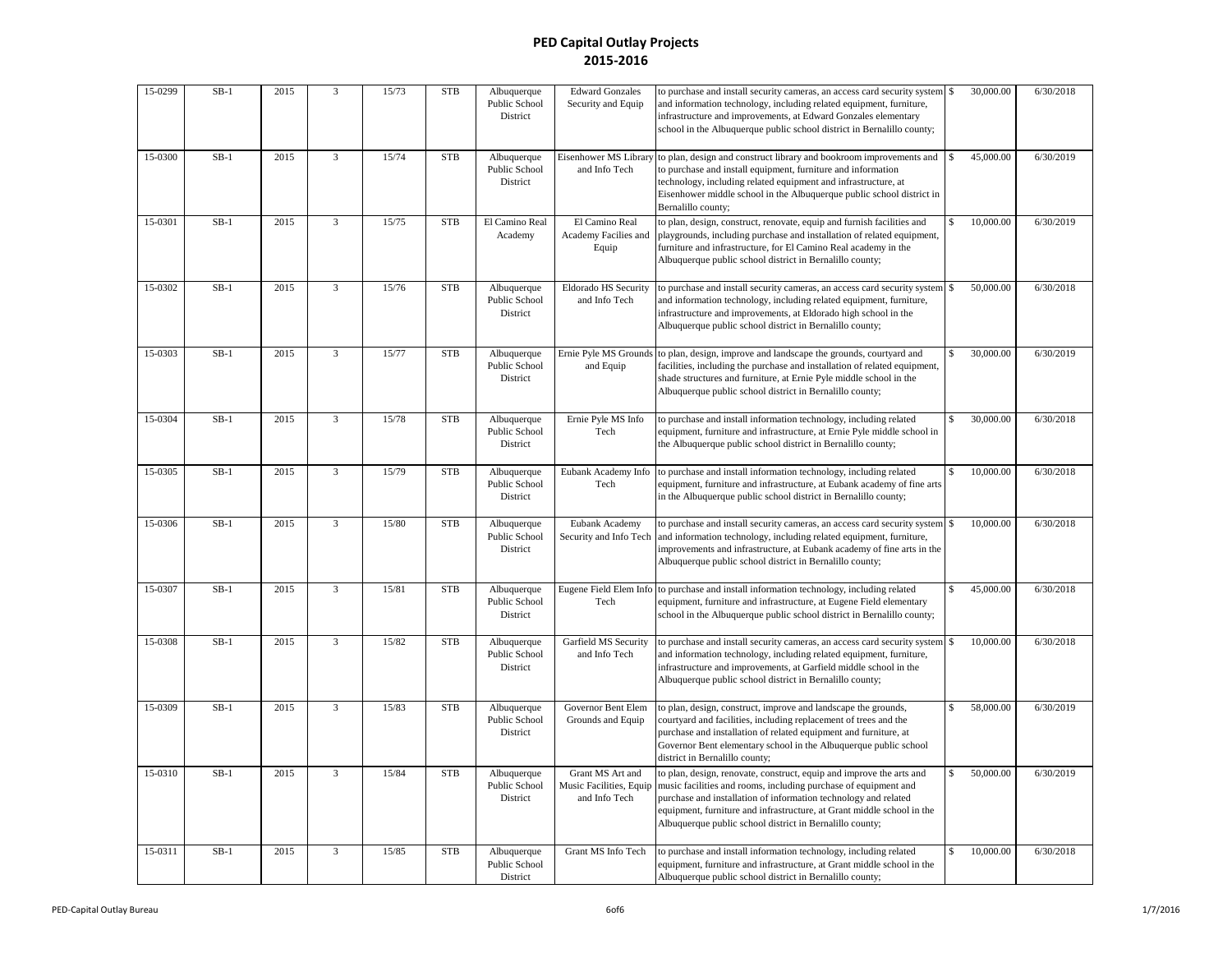| 15-0312 | $SB-1$ | 2015 | $\overline{3}$          | 15/86 | <b>STB</b> | Albuquerque<br>Public School<br>District | Griegos Elem Grounds<br>and Equip                               | to plan, design, construct, improve, landscape and equip the grounds<br>and playgrounds, including the purchase and installation of related<br>equipment, furniture, fencing and shade structures, at Griegos<br>elementary school in the Albuquerque public school district in<br>Bernalillo county;                                               | \$                 | 25,000.00  | 6/30/2019 |
|---------|--------|------|-------------------------|-------|------------|------------------------------------------|-----------------------------------------------------------------|-----------------------------------------------------------------------------------------------------------------------------------------------------------------------------------------------------------------------------------------------------------------------------------------------------------------------------------------------------|--------------------|------------|-----------|
| 15-0313 | $SB-1$ | 2015 | 3                       | 15/87 | <b>STB</b> | Albuquerque<br>Public School<br>District | <b>Griegos Elem Security</b><br>and Info Tech                   | to purchase and install security cameras, an access card security system<br>and information technology, including related equipment, furniture,<br>infrastructure and improvements, at Griegos elementary school in the<br>Albuquerque public school district in Bernalillo county;                                                                 |                    | 71,000.00  | 6/30/2018 |
| 15-0314 | $SB-1$ | 2015 | $\overline{3}$          | 15/88 | <b>STB</b> | Albuquerque<br>Public School<br>District | H. Humphrey Elem Info<br>Tech                                   | to purchase and install information technology, including related<br>equipment, furniture and infrastructure, at H. Humphrey elementary<br>school in the Albuquerque public school district in Bernalillo county;                                                                                                                                   |                    | 50,000.00  | 6/30/2018 |
| 15-0315 | $SB-1$ | 2015 | $\overline{3}$          | 15/89 | <b>STB</b> | Albuquerque<br>Public School<br>District | Harrison MS Arts and<br>Music Facilties, Equip<br>and Info Tech | to plan, design, renovate, construct, equip and improve the arts and<br>music facilities and rooms, including purchase of equipment and<br>purchase and installation of information technology and related<br>equipment, furniture and infrastructure, at Harrison middle school in<br>the Albuquerque public school district in Bernalillo county; |                    | 27,000.00  | 6/30/2019 |
| 15-0316 | $SB-1$ | 2015 | $\overline{3}$          | 15/90 | <b>STB</b> | Albuquerque<br>Public School<br>District | Harrison MS Library<br>and Info Tech                            | to purchase and install library equipment, furniture and information<br>technology, including related equipment, infrastructure and<br>improvements, in the library at Harrison middle school in the<br>Albuquerque public school district in Bernalillo county;                                                                                    |                    | 30,000.00  | 6/30/2018 |
| 15-0317 | $SB-1$ | 2015 | 3                       | 15/91 | <b>STB</b> | Albuquerque<br>Public School<br>District | Hawthorne Elem<br>Grounds and Equip                             | to plan, design, construct, improve, renovate and landscape the<br>grounds and parking lots, including the purchase and installation of<br>related equipment, fencing and traffic signs, at Hawthorne elementary<br>school in the Albuquerque public school district in Bernalillo county;                                                          | \$                 | 240,000.00 | 6/30/2019 |
| 15-0318 | $SB-1$ | 2015 | $\overline{3}$          | 15/92 | <b>STB</b> | Albuquerque<br>Public School<br>District | Hayes MS Grounds and<br>Equip                                   | to plan, design, construct, improve and landscape the grounds,<br>courtyard and facilities, including the purchase and installation of<br>related equipment, fencing, shade structures and furniture, at Hayes<br>middle school in the Albuquerque public school district in Bernalillo<br>county;                                                  |                    | 15,000.00  | 6/30/2019 |
| 15-0319 | $SB-1$ | 2015 | $\overline{\mathbf{3}}$ | 15/93 | <b>STB</b> | Albuquerque<br>Public School<br>District | Hayes MS Grounds,<br>Facilities and Equip                       | to plan, design, construct, improve and landscape the grounds and<br>facilities, including the purchase and installation of related equipment,<br>shade structures, fencing and furniture, at Hayes middle school in the<br>Albuquerque public school district in Bernalillo county;                                                                | $\mathbf{\hat{S}}$ | 44,000.00  | 6/30/2019 |
| 15-0320 | $SB-1$ | 2015 | $\overline{\mathbf{3}}$ | 15/94 | <b>STB</b> | Albuquerque<br>Public School<br>District | Helen Cordero Elem<br>Grounds and Equip                         | to plan, design, improve and landscape the grounds, courtyard and<br>facilities, including the purchase and installation of related equipment,<br>shade structures and furniture, at Helen Cordero elementary school in<br>the Albuquerque public school district in Bernalillo county;                                                             |                    | 20,000.00  | 6/30/2019 |
| 15-0321 | $SB-1$ | 2015 | $\overline{3}$          | 15/95 | <b>STB</b> | Albuquerque<br>Public School<br>District | Helen Cordero Elem<br>Security and Info Tech                    | to purchase and install security cameras, an access card security system<br>and information technology, including related equipment, furniture,<br>infrastructure and improvements, at Helen Cordero elementary school<br>in the Albuquerque public school district in Bernalillo county;                                                           | $\mathbb S$        | 90,000.00  | 6/30/2018 |
| 15-0322 | $SB-1$ | 2015 | $\overline{3}$          | 15/97 | <b>STB</b> | Albuquerque<br>Public School<br>District | <b>Highland HS Grounds</b><br>and Equip                         | to plan, design, construct, improve, landscape and equip the grounds,<br>parking lots and bus drop-off and pick-up areas, including the purchase<br>and installation of related equipment, shade structures, furniture and<br>signage, at Highland high school in the Albuquerque public school<br>district in Bernalillo county;                   |                    | 244,000.00 | 6/30/2019 |
| 15-0323 | $SB-1$ | 2015 | $\overline{3}$          | 15/98 | <b>STB</b> | Albuquerque<br>Public School<br>District | <b>Highland HS Security</b><br>and Info Tech                    | to purchase and install security cameras, an access card security system<br>and information technology, including related equipment, furniture,<br>infrastructure and improvements, at Highland high school in the<br>Albuquerque public school district in Bernalillo county;                                                                      | \$                 | 25,000.00  | 6/30/2018 |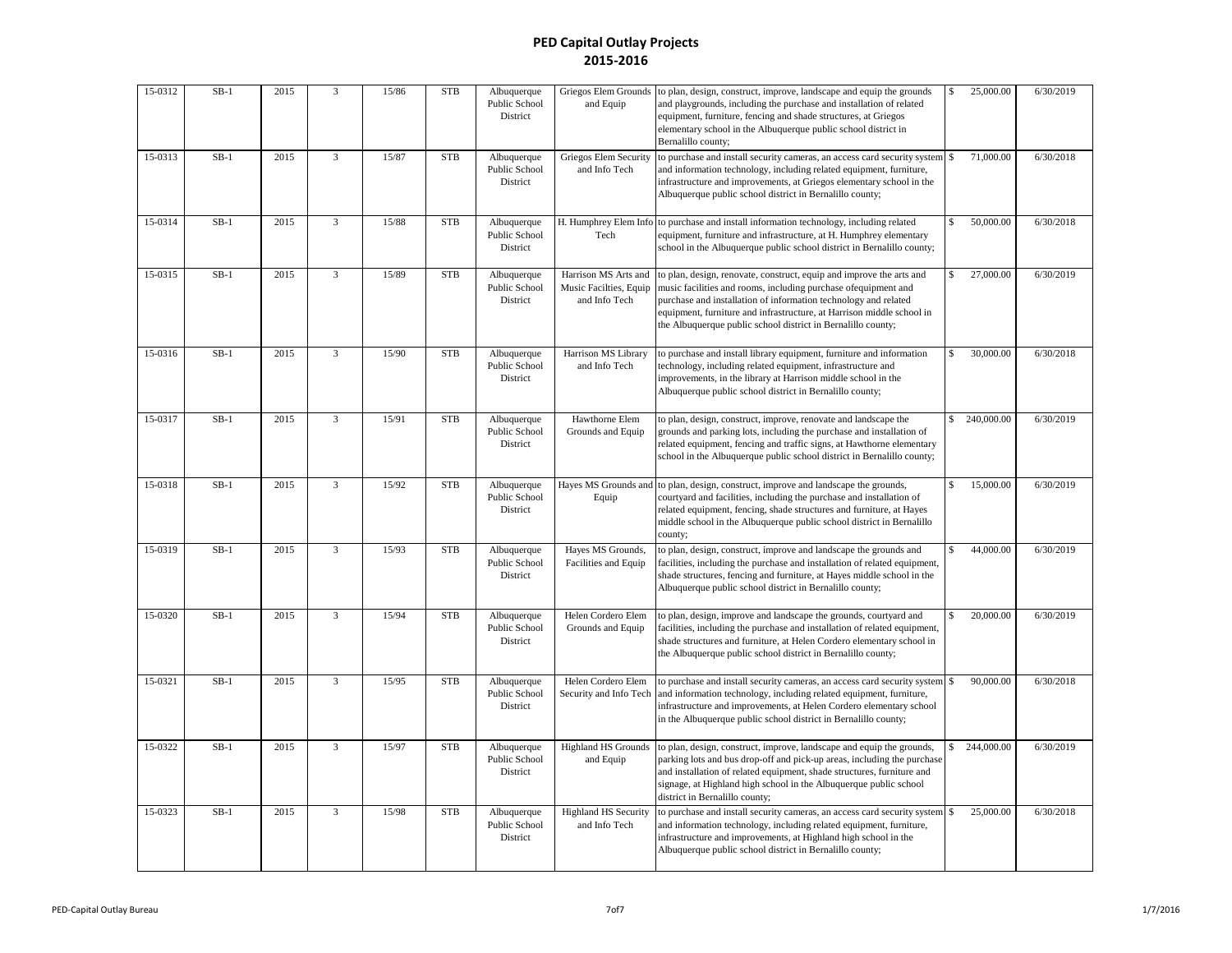| 15-0324 | $SB-1$ | 2015 | 3              | 15/99  | <b>STB</b> | Albuquerque<br>Public School<br>District | Hoover MS Grounds,<br>Facilities and Equip                 | to plan, design, construct, improve, equip and furnish the facilities and<br>grounds, including the purchase and installation of related equipment,<br>furniture and bleachers, at Hoover middle school in the Albuquerque<br>public school district in Bernalillo county;                                                                           | \$          | 20,000.00 | 6/30/2019 |
|---------|--------|------|----------------|--------|------------|------------------------------------------|------------------------------------------------------------|------------------------------------------------------------------------------------------------------------------------------------------------------------------------------------------------------------------------------------------------------------------------------------------------------------------------------------------------------|-------------|-----------|-----------|
| 15-0325 | $SB-1$ | 2015 | 3              | 15/100 | <b>STB</b> | Albuquerque<br>Public School<br>District | <b>Hoover MS Grounds</b><br>and Equip                      | to plan, design, construct, improve and landscape the grounds, fields<br>and bus drop-off areas, including the purchase and installation of<br>related equipment, fencing, shade structures and outdoor furniture, at<br>Hoover middle school in the Albuquerque public school district in<br>Bernalillo county;                                     |             | 25,000.00 | 6/30/2019 |
| 15-0326 | $SB-1$ | 2015 | 3              | 15/101 | <b>STB</b> | Albuquerque<br>Public School<br>District | Hoover MS Grounds<br>and Equip                             | to plan, design, improve and landscape the grounds and fields,<br>including drainage improvements and the purchase and installation of<br>related equipment, fencing, shade structures and furniture, at Hoover<br>middle school in the Albuquerque public school district in Bernalillo<br>county;                                                  |             | 25,000.00 | 6/30/2019 |
| 15-0327 | $SB-1$ | 2015 | 3              | 15/102 | <b>STB</b> | Albuquerque<br>Public School<br>District | Hoover MS Info Tech                                        | to purchase and install information technology, including related<br>equipment, furniture and infrastructure, at Hoover middle school in the<br>Albuquerque public school district in Bernalillo county;                                                                                                                                             |             | 25,000.00 | 6/30/2018 |
| 15-0328 | $SB-1$ | 2015 | $\overline{3}$ | 15/103 | <b>STB</b> | Albuquerque<br>Public School<br>District | <b>Hoover MS Security</b><br>and Info Tech                 | to purchase and install security cameras, an access card security system<br>and information technology, including related equipment, furniture,<br>infrastructure and improvements, at Hoover middle school in the<br>Albuquerque public school district in Bernalillo county;                                                                       | \$          | 25,000.00 | 6/30/2018 |
| 15-0329 | $SB-1$ | 2015 | $\overline{3}$ | 15/104 | <b>STB</b> | Albuquerque<br>Public School<br>District | Inez Elem Grounds,<br>Facilities and Equip                 | to plan, design, construct, improve and landscape the grounds,<br>courtyard and facilities, including the purchase and installation of<br>related equipment, shade structures and furniture, at Inez elementary<br>school in the Albuquerque public school district in Bernalillo county;                                                            |             | 25,000.00 | 6/30/2019 |
| 15-0330 | $SB-1$ | 2015 | 3              | 15/105 | <b>STB</b> | Albuquerque<br>Public School<br>District | Inez Elem Info Tech                                        | to purchase and install information technology, including related<br>equipment, furniture and infrastructure, at Inez elementary school in<br>the Albuquerque public school district in Bernalillo county;                                                                                                                                           |             | 50,000.00 | 6/30/2018 |
| 15-0331 | $SB-1$ | 2015 | $\overline{3}$ | 15/106 | <b>STB</b> | Albuquerque<br>Public School<br>District | Inez Elem Library and<br>Info Tech                         | to purchase and install library equipment, furniture and information<br>technology, including related equipment, infrastructure and<br>improvements, in the library at Inez elementary school in the<br>Albuquerque public school district in Bernalillo county;                                                                                     |             | 6,000.00  | 6/30/2018 |
| 15-0332 | $SB-1$ | 2015 | 3              | 15/107 | <b>STB</b> | Albuquerque<br>Public School<br>District | Jackson MS Info Tech                                       | to purchase and install information technology, including related<br>equipment, furniture and infrastructure, at Jackson middle school in<br>the Albuquerque public school district in Bernalillo county;                                                                                                                                            |             | 10,000.00 | 6/30/2018 |
| 15-0333 | $SB-1$ | 2015 | 3              | 15/108 | <b>STB</b> | Albuquerque<br>Public School<br>District | Jackson MS Security<br>and Info Tech                       | to purchase and install security cameras, an access card security system<br>and information technology, including related equipment, furniture,<br>infrastructure and improvements, at Jackson middle school in the<br>Albuquerque public school district in Bernalillo county;                                                                      | $\mathbb S$ | 10,000.00 | 6/30/2018 |
| 15-0334 | $SB-1$ | 2015 | 3              | 15/109 | <b>STB</b> | Albuquerque<br>Public School<br>District | James Monroe MS Info<br>Tech and Sounds<br>System          | to purchase and install information technology and a public address<br>and sound system, including related equipment, furniture and<br>infrastructure, at James Monroe middle school in the Albuquerque<br>public school district in Bernalillo county;                                                                                              | $\mathbb S$ | 50,000.00 | 6/30/2018 |
| 15-0335 | $SB-1$ | 2015 | 3              | 15/110 | <b>STB</b> | Albuquerque<br>Public School<br>District | Jefferson MS Arts and<br>Music Facilities and<br>Info Tech | to plan, design, renovate, construct, equip and improve the arts and<br>music facilities and rooms, including purchase of equipment and<br>purchase and installation of information technology and related<br>equipment, furniture and infrastructure, at Jefferson middle school in<br>the Albuquerque public school district in Bernalillo county; | \$          | 65,000.00 | 6/30/2019 |
| 15-0336 | $SB-1$ | 2015 | $\overline{3}$ | 15/111 | <b>STB</b> | Albuquerque<br>Public School<br>District | Jefferson MS Library<br>and Info Tech                      | to purchase and install library equipment, furniture and information<br>technology, including related equipment, infrastructure and<br>improvements, at Jefferson middle school in the Albuquerque public<br>school district in Bernalillo county;                                                                                                   | \$.         | 25,000.00 | 6/30/2018 |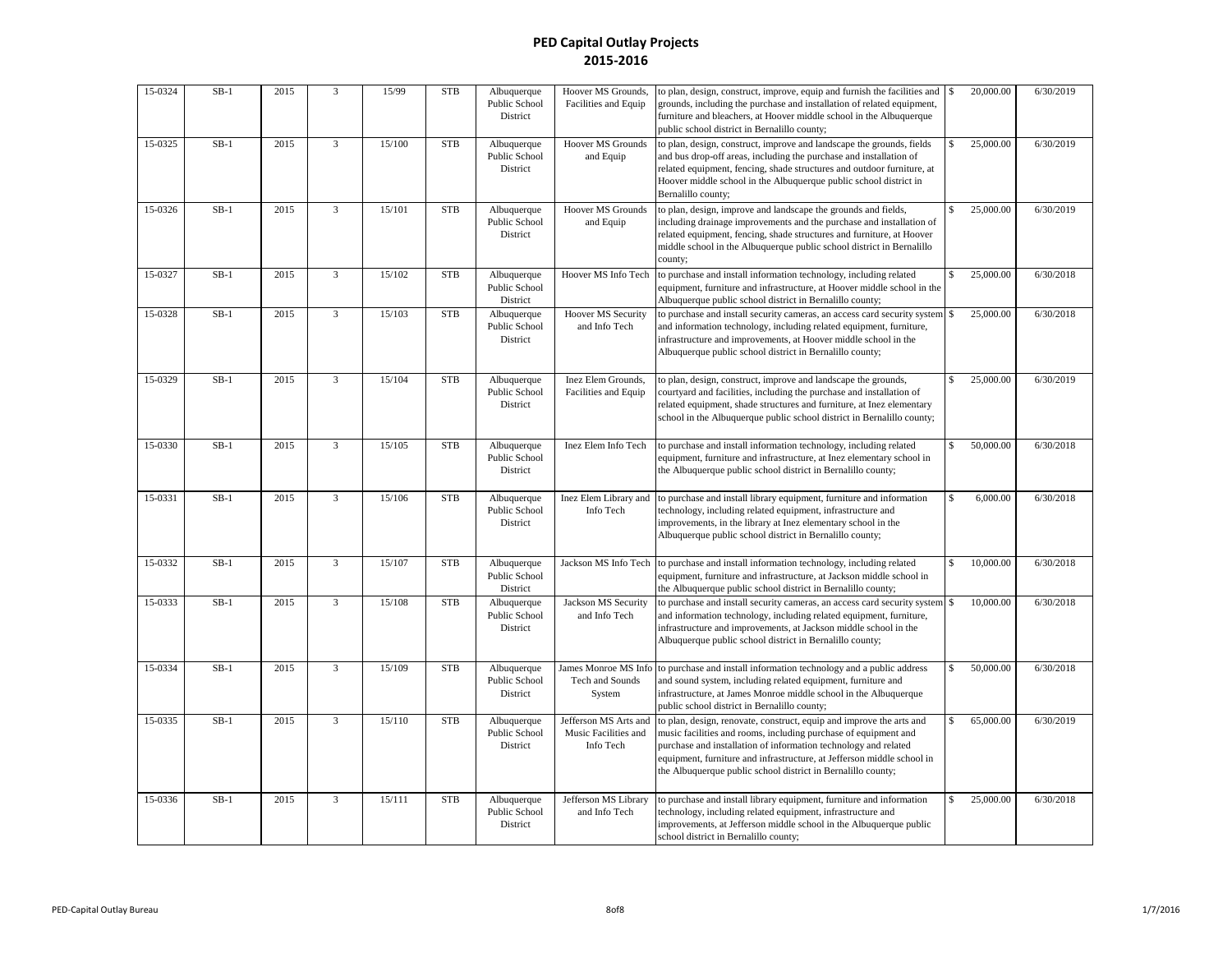| 15-0337 | $SB-1$ | 2015 | $\overline{3}$ | 15/112 | <b>STB</b> | Albuquerque<br>Public School<br>District | Jefferson MS Info Tech                                                    | to purchase information technology, including related equipment,<br>furniture and infrastructure, for the rock and rhythm room at Jefferson<br>middle school in the Albuquerque public school district in Bernalillo<br>county;                                                                                                                         | \$           | 12,500.00 | 6/30/2018 |
|---------|--------|------|----------------|--------|------------|------------------------------------------|---------------------------------------------------------------------------|---------------------------------------------------------------------------------------------------------------------------------------------------------------------------------------------------------------------------------------------------------------------------------------------------------------------------------------------------------|--------------|-----------|-----------|
| 15-0338 | $SB-1$ | 2015 | $\overline{3}$ | 15/113 | <b>STB</b> | Albuquerque<br>Public School<br>District | Jefferson MS Security<br>and Info Tech                                    | to purchase and install security cameras, an access card security system<br>and information technology, including related equipment, furniture,<br>infrastructure and improvements, at Jefferson middle school in the<br>Albuquerque public school district in Bernalillo county;                                                                       |              | 5,000.00  | 6/30/2018 |
| 15-0339 | $SB-1$ | 2015 | 3              | 15/114 | <b>STB</b> | Albuquerque<br>Public School<br>District | Jimmy Carter MS<br>Security and Info Tech                                 | to purchase and install security cameras, an access card security system<br>and information technology, including related equipment, furniture,<br>infrastructure and improvements, at Jimmy Carter middle school in the<br>Albuquerque public school district in Bernalillo county;                                                                    |              | 75,000.00 | 6/30/2018 |
| 15-0340 | $SB-1$ | 2015 | 3              | 15/115 | <b>STB</b> | Albuquerque<br>Public School<br>District | John Adams MS Art<br>and Music Facilities<br>and Info Tech                | to plan, design, renovate, construct, equip and improve the arts and<br>music facilities and rooms, including purchase installation of<br>information technology and related equipment, furniture and<br>infrastructure, at John Adams middle school in the Albuquerque public<br>school district in Bernalillo county;                                 | \$           | 75,000.00 | 6/30/2019 |
| 15-0341 | $SB-1$ | 2015 | $\overline{3}$ | 15/116 | <b>STB</b> | Albuquerque<br>Public School<br>District | Kennedy MS Facilities<br>and Equip                                        | to plan, design, construct, renovate, equip and furnish improvements to<br>the gymnasium and facilities, including purchase and installation of<br>related equipment, gym floor upgrades, floor surfacing, furniture and<br>infrastructure, at Kennedy middle school in the Albuquerque public<br>school district in Bernalillo county;                 | \$           | 85,000.00 | 6/30/2019 |
| 15-0342 | $SB-1$ | 2015 | 3              | 15/117 | <b>STB</b> | Albuquerque<br>Public School<br>District | Kennedy MS Security<br>and Info Tech                                      | to purchase and install security cameras, an access card security system<br>and information technology, including related equipment, furniture,<br>infrastructure and improvements, at Kennedy middle school in the<br>Albuquerque public school district in Bernalillo county;                                                                         | \$           | 25,000.00 | 6/30/2018 |
| 15-0343 | $SB-1$ | 2015 | 3              | 15/118 | <b>STB</b> | Albuquerque<br>Public School<br>District | Kirtland Elem Security<br>and Info Tech                                   | to purchase and install security cameras, an access card security system \$<br>and information technology, including related equipment, furniture,<br>infrastructure and improvements, at Kirtland elementary school in the<br>Albuquerque public school district in Bernalillo county;                                                                 |              | 45,000.00 | 6/30/2018 |
| 15-0344 | $SB-1$ | 2015 | $\overline{3}$ | 15/119 | <b>STB</b> | Albuquerque<br>Public School<br>District | Kit Carson Library and<br>Info Tech                                       | to purchase and install library equipment, furniture and information<br>technology, including related equipment, infrastructure and<br>improvements, at Kit Carson elementary school in the Albuquerque<br>public school district in Bernalillo county;                                                                                                 | \$           | 40,000.00 | 6/30/2018 |
| 15-0345 | $SB-1$ | 2015 | $\overline{3}$ | 15/120 | <b>STB</b> | Albuquerque<br>Public School<br>District | Kit Carson Security and<br>Info Tech                                      | to purchase and install security cameras, an access card security system<br>and information technology, including related equipment, furniture,<br>infrastructure and improvements, at Kit Carson elementary school in<br>the Albuquerque public school district in Bernalillo county;                                                                  | \$           | 30,000.00 | 6/30/2018 |
| 15-0346 | $SB-1$ | 2015 | $\overline{3}$ | 15/121 | <b>STB</b> | Albuquerque<br>Public School<br>District | L.B. Johnson MS Art<br>and Music Facilities<br>and Equip                  | to plan, design, renovate, construct, equip and improve the arts and<br>music facilities and rooms, including purchase of equipment and<br>purchase and installation of information technology and related<br>equipment, furniture and infrastructure, at L.B. Johnson middle school<br>in the Albuquerque public school district in Bernalillo county; | \$.          | 15,000.00 | 6/30/2019 |
| 15-0347 | $SB-1$ | 2015 | $\overline{3}$ | 15/122 | <b>STB</b> | Albuquerque<br>Public School<br>District | L.B. Johnson MS Info<br>Tech                                              | to purchase and install information technology, including related<br>equipment, furniture and infrastructure, at L.B. Johnson middle school<br>in the Albuquerque public school district in Bernalillo county;                                                                                                                                          | \$           | 60,000.00 | 6/30/2018 |
| 15-0348 | $SB-1$ | 2015 | $\overline{3}$ | 15/123 | <b>STB</b> | La Academia de<br>High School            | La Academia de<br>Esperanza Charter Esperanza Facilities and<br>Info Tech | to plan, design, renovate, construct and equip facilities and to purchase<br>and install information technology, including related equipment,<br>furniture and infrastructure, for La Academia de Esperanza charter<br>high school in the Albuquerque public school district in Bernalillo<br>county;                                                   | $\mathbb{S}$ | 25,000.00 | 6/30/2019 |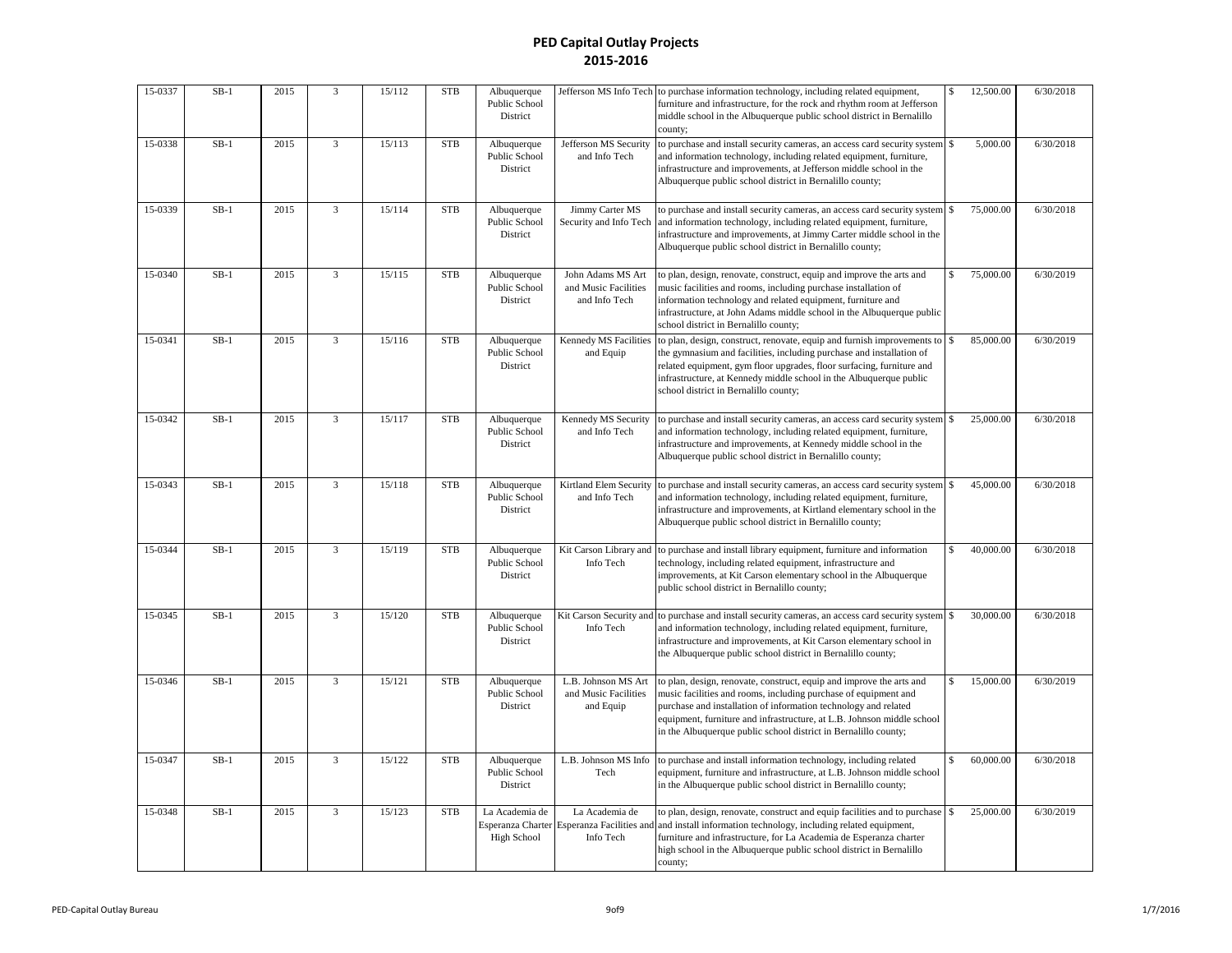| 15-0349 | $SB-1$ | 2015 | $\overline{3}$          | 15/124 | <b>STB</b> | Albuquerque<br>Public School<br>District        | La Cueva HS Art and<br>Music Facilities and<br>Info Tech | to plan, design, renovate, construct, equip and improve the arts and<br>music facilities and rooms, including purchase of equipment and<br>purchase and installation of information technology and related<br>equipment, furniture and infrastructure, at La Cueva high school in the<br>Albuquerque public school district in Bernalillo county;             | $\mathbf{\hat{S}}$ | 40,000.00  | 6/30/2019 |
|---------|--------|------|-------------------------|--------|------------|-------------------------------------------------|----------------------------------------------------------|---------------------------------------------------------------------------------------------------------------------------------------------------------------------------------------------------------------------------------------------------------------------------------------------------------------------------------------------------------------|--------------------|------------|-----------|
| 15-0350 | $SB-1$ | 2015 | 3                       | 15/125 | <b>STB</b> | Albuquerque<br><b>Public School</b><br>District | La Cueva HS Grounds<br>and Equip                         | to plan, design, construct, improve and landscape the grounds,<br>courtyard and facilities, including the purchase and installation of<br>related equipment, shade structures and furniture, at La Cueva high<br>school in the Albuquerque public school district in Bernalillo county;                                                                       | \$                 | 88,000.00  | 6/30/2019 |
| 15-0351 | $SB-1$ | 2015 | 3                       | 15/126 | <b>STB</b> | Albuquerque<br>Public School<br>District        |                                                          | La Cueva HS Info Tech to purchase and install information technology, including related<br>equipment, furniture and infrastructure, at La Cueva high school in the<br>Albuquerque public school district in Bernalillo county;                                                                                                                                | \$.                | 100,000.00 | 6/30/2018 |
| 15-0352 | $SB-1$ | 2015 | $\overline{3}$          | 15/127 | <b>STB</b> | Albuquerque<br>Public School<br>District        | La Luz Elem Security<br>and Info Tech                    | to purchase and install security cameras, an access card security system<br>and information technology, including related equipment, furniture,<br>infrastructure and improvements, at La Luz elementary school in the<br>Albuquerque public school district in Bernalillo county;                                                                            | \$                 | 55,000.00  | 6/30/2018 |
| 15-0353 | $SB-1$ | 2015 | $\overline{\mathbf{3}}$ | 15/128 | <b>STB</b> | Albuquerque<br>Public School<br>District        | La Mesa Elem Ceramic<br>Arts and Video Equip             | to purchase and install ceramic arts and video equipment at La Mesa<br>elementary school in the Albuquerque public school district in<br>Bernalillo county;                                                                                                                                                                                                   |                    | 5,200.00   | 6/30/2018 |
| 15-0354 | $SB-1$ | 2015 | 3                       | 15/129 | <b>STB</b> | Albuquerque<br>Public School<br>District        | <b>Lavaland Elem Grounds</b><br>and Equip                | 129. one hundred thirty-seven thousand dollars (\$137,000) to plan,<br>design, construct, improve and landscape the grounds and<br>playgrounds, including the purchase and installation of related<br>equipment, shade structures, fencing and furniture, at Lavaland<br>elementary school in the Albuquerque public school district in<br>Bernalillo county; | \$                 | 137,000.00 | 6/30/2019 |
| 15-0355 | $SB-1$ | 2015 | 3                       | 15/130 | <b>STB</b> | Albuquerque<br>Public School<br>District        | Longfellow Elem<br>Security and Info Tech                | to purchase and install security cameras, an access card security system \$<br>and information technology, including related equipment, furniture,<br>infrastructure and improvements, at Longfellow elementary school in<br>the Albuquerque public school district in Bernalillo county;                                                                     |                    | 20,000.00  | 6/30/2018 |
| 15-0356 | $SB-1$ | 2015 | $\overline{3}$          | 15/131 | <b>STB</b> | Albuquerque<br>Public School<br>District        | Los Padillas Equip and<br>Info Tech                      | to purchase and install equipment, furniture and information<br>technology, including related equipment, infrastructure and<br>improvements, at Los Padillas elementary school in the Albuquerque<br>public school district in Bernalillo county;                                                                                                             | $\mathbf{\hat{s}}$ | 49,000.00  | 6/30/2018 |
| 15-0357 | $SB-1$ | 2015 | $\overline{3}$          | 15/132 | <b>STB</b> | Albuquerque<br>Public School<br>District        | Los Ranchos Elem<br>Grounds and Equip                    | to plan, design, construct, improve, landscape and equip the grounds<br>and playgrounds, including the purchase and installation of related<br>equipment, fencing, furniture and shade structures, at Los Ranchos<br>elementary school in the Albuquerque public school district in<br>Bernalillo county;                                                     | \$                 | 43,000.00  | 6/30/2019 |
| 15-0358 | $SB-1$ | 2015 | 3                       | 15/133 | <b>STB</b> | Albuquerque<br>Public School<br>District        | Los Ranchos Security<br>and Info Tech                    | to purchase and install security cameras, an access card security system \$<br>and information technology, including related equipment, furniture,<br>infrastructure and improvements, at Los Ranchos elementary school in<br>the Albuquerque public school district in Bernalillo county;                                                                    |                    | 29,300.00  | 6/30/2018 |
| 15-0359 | $SB-1$ | 2015 | $\overline{3}$          | 15/134 | <b>STB</b> | Albuquerque<br>Public School<br>District        | Lowell Elem Art and<br>Music Facilities and<br>Info Tech | to plan, design, renovate, construct, equip and improve the arts and<br>music facilities and rooms, including purchase of equipment and<br>purchase and installation of information technology and related<br>equipment, furniture and infrastructure, at Lowell elementary school in<br>the Albuquerque public school district in Bernalillo county;         | \$                 | 20,000.00  | 6/30/2019 |
| 15-0360 | $SB-1$ | 2015 | 3                       | 15/135 | <b>STB</b> | Albuquerque<br>Public School<br>District        | Lowell Elem Grounds<br>and Equip                         | to plan, design, construct, improve and landscape the grounds and<br>playgrounds, including the purchase and installation of related<br>equipment, furniture and fencing, at Lowell elementary school in the<br>Albuquerque public school district in Bernalillo county;                                                                                      |                    | 20,000.00  | 6/30/2019 |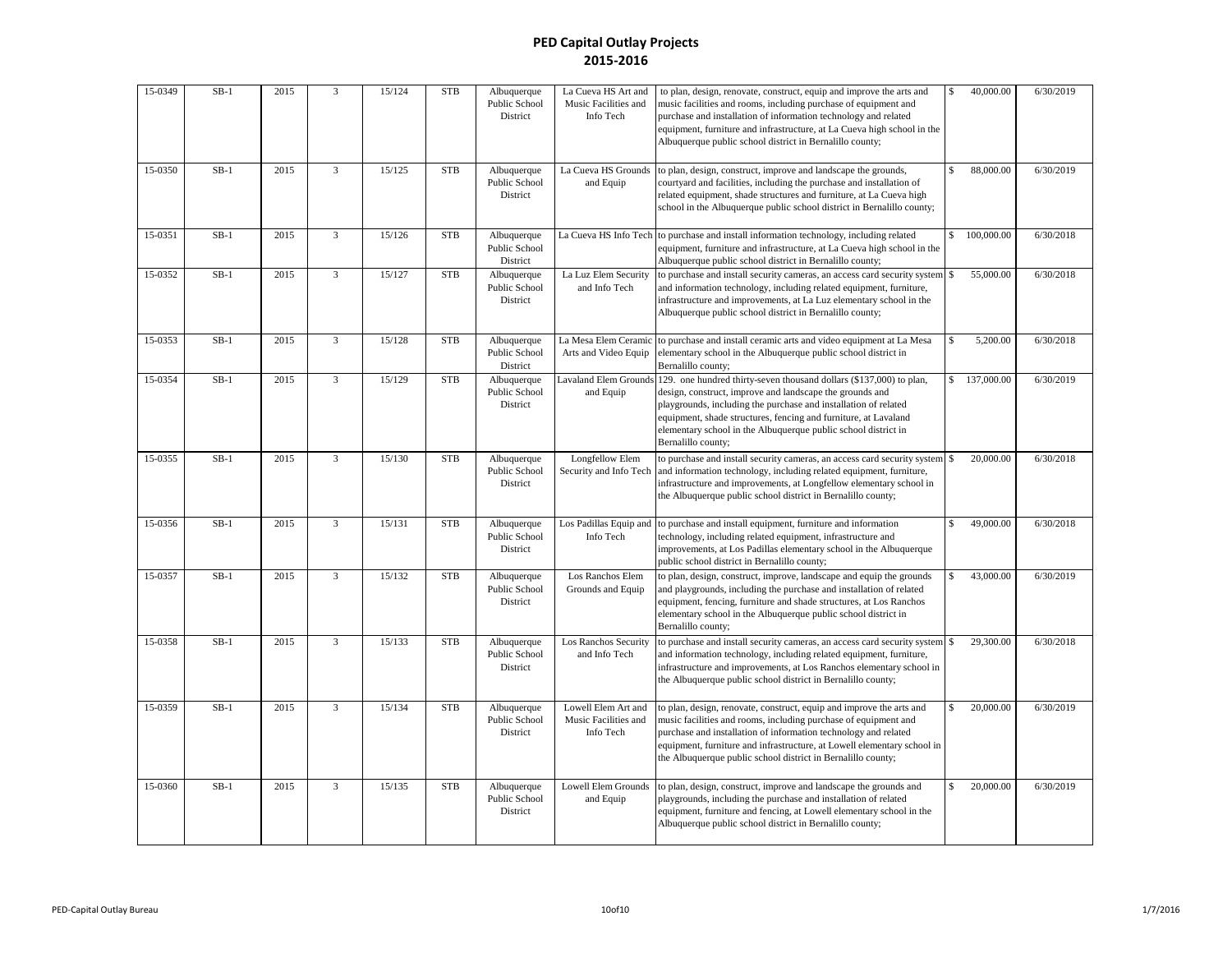| 15-0361 | $SB-1$ | 2015 | $\overline{3}$ | 15/136 | <b>STB</b> | Albuquerque<br>Public School<br>District | MacArthur Elem Info<br>Tech                                         | to purchase and install information technology, including related<br>equipment, furniture and infrastructure, at MacArthur elementary<br>school in the Albuquerque public school district in Bernalillo county;                                                                                                                                                                                                                                   | \$                 | 10,000.00  | 6/30/2018 |
|---------|--------|------|----------------|--------|------------|------------------------------------------|---------------------------------------------------------------------|---------------------------------------------------------------------------------------------------------------------------------------------------------------------------------------------------------------------------------------------------------------------------------------------------------------------------------------------------------------------------------------------------------------------------------------------------|--------------------|------------|-----------|
| 15-0362 | $SB-1$ | 2015 | 3              | 15/137 | <b>STB</b> | Albuquerque<br>Public School<br>District | Madison MS Arts and<br>Music Facilities and<br>Info Tech            | to plan, design, renovate, construct, equip and improve the arts and<br>music facilities and rooms, including purchase and installation of<br>information technology and related equipment, furniture and<br>infrastructure, at Madison middle school in the Albuquerque public<br>school district in Bernalillo county;                                                                                                                          | \$                 | 30,000.00  | 6/30/2019 |
| 15-0363 | $SB-1$ | 2015 | $\overline{3}$ | 15/138 | <b>STB</b> | Albuquerque<br>Public School<br>District | Madison MS Library<br>and Info Tech                                 | to purchase and install library equipment, furniture and information<br>technology, including related equipment, infrastructure and<br>improvements, at Madison middle school in the Albuquerque public<br>school district in Bernalillo county;                                                                                                                                                                                                  |                    | 37,000.00  | 6/30/2018 |
| 15-0364 | $SB-1$ | 2015 | $\overline{3}$ | 15/139 | <b>STB</b> | Albuquerque<br>Public School<br>District | Manzano HS Grounds<br>and Equip                                     | to plan, design, construct, improve and landscape the grounds,<br>courtyard and facilities, including purchase and installation of shade<br>structures, fencing, furniture and related equipment, at Manzano high<br>school in the Albuquerque public school district in Bernalillo county;                                                                                                                                                       |                    | 25,000.00  | 6/30/2019 |
| 15-0365 | $SB-1$ | 2015 | 3              | 15/140 | <b>STB</b> | Albuquerque<br>Public School<br>District | Manzano HS Fine Arts<br>and Performing Arts<br>Facilities and Equip | to plan, design, construct, renovate, equip and improve the fine arts<br>facilities and performing arts center, including purchase and<br>installation of stage curtains, seating, carpet, sound and lighting<br>systems, kilns, choir risers, refinishing of stages, information<br>technology and related equipment, furniture and infrastructure, at<br>Manzano high school in the Albuquerque public school district in<br>Bernalillo county; |                    | 25,000.00  | 6/30/2019 |
| 15-0366 | $SB-1$ | 2015 | 3              | 15/141 | <b>STB</b> | Albuquerque<br>Public School<br>District | Manzano HS Security<br>and Info Tech                                | to purchase and install security cameras, an access card security system<br>and information technology, including related equipment, furniture,<br>infrastructure and improvements, at Manzano high school in the<br>Albuquerque public school district in Bernalillo county;                                                                                                                                                                     |                    | 135,000.00 | 6/30/2018 |
| 15-0367 | $SB-1$ | 2015 | $\overline{3}$ | 15/142 | <b>STB</b> | Albuquerque<br>Public School<br>District | Manzano Mesa Elem<br>Security and Info Tech                         | to purchase and install security cameras, an access card security system<br>and information technology, including related equipment, furniture,<br>infrastructure and improvements, at Manzano Mesa elementary school<br>in the Albuquerque public school district in Bernalillo county;                                                                                                                                                          |                    | 40,000.00  | 6/30/2018 |
| 15-0368 | $SB-1$ | 2015 | 3              | 15/143 | <b>STB</b> | Albuquerque<br>Public School<br>District | Marie Hughes Elem<br>Info Tech                                      | to purchase and install information technology, including related<br>equipment, furniture and infrastructure, at Marie Hughes elementary<br>school in the Albuquerque public school district in Bernalillo county;                                                                                                                                                                                                                                | \$                 | 100,000.00 | 6/30/2018 |
| 15-0369 | $SB-1$ | 2015 | 3              | 15/144 | <b>STB</b> | Albuquerque<br>Public School<br>District | Mark Twain Elem<br>Grounds and Equip                                | to plan, design, construct, improve and landscape the grounds,<br>courtyard and facilities, including the purchase and installation of<br>related equipment, fencing, shade structures and furniture, at Mark<br>Twain elementary school in the Albuquerque public school district in<br>Bernalillo county;                                                                                                                                       |                    | 40,000.00  | 6/30/2019 |
| 15-0370 | $SB-1$ | 2015 | $\overline{3}$ | 15/145 | <b>STB</b> | Albuquerque<br>Public School<br>District | Mark Twain Elem<br>Grounds and Equip                                | to plan, design, construct, improve and equip the grounds and<br>playgrounds, including the purchase and installation of related<br>equipment, fencing, shade structures and furniture, at Mark Twain<br>elementary school in the Albuquerque public school district in<br>Bernalillo county;                                                                                                                                                     | $\mathbf{\hat{S}}$ | 25,000.00  | 6/30/2019 |
| 15-0371 | $SB-1$ | 2015 | 3              | 15/147 | <b>STB</b> | Albuquerque<br>Public School<br>District | Mark Twain Elem<br>Security and Info Tech                           | to purchase and install security cameras, an access card security system \$<br>and information technology, including related equipment, furniture,<br>infrastructure and improvements, at Mark Twain elementary school in<br>the Albuquerque public school district in Bernalillo county;                                                                                                                                                         |                    | 20,000.00  | 6/30/2018 |
| 15-0372 | $SB-1$ | 2015 | $\overline{3}$ | 15/148 | <b>STB</b> | Albuquerque<br>Public School<br>District | Mary Ann Binford Elen<br>Grounds and Equip                          | to plan, design, construct, improve and landscape the grounds and<br>playgrounds, including the purchase and installation of related<br>equipment, furniture, shade structures and fencing, at Mary Ann<br>Binford elementary school in the Albuquerque public school district in<br>Bernalillo county;                                                                                                                                           | $\mathbf{\hat{S}}$ | 76,000.00  | 6/30/2018 |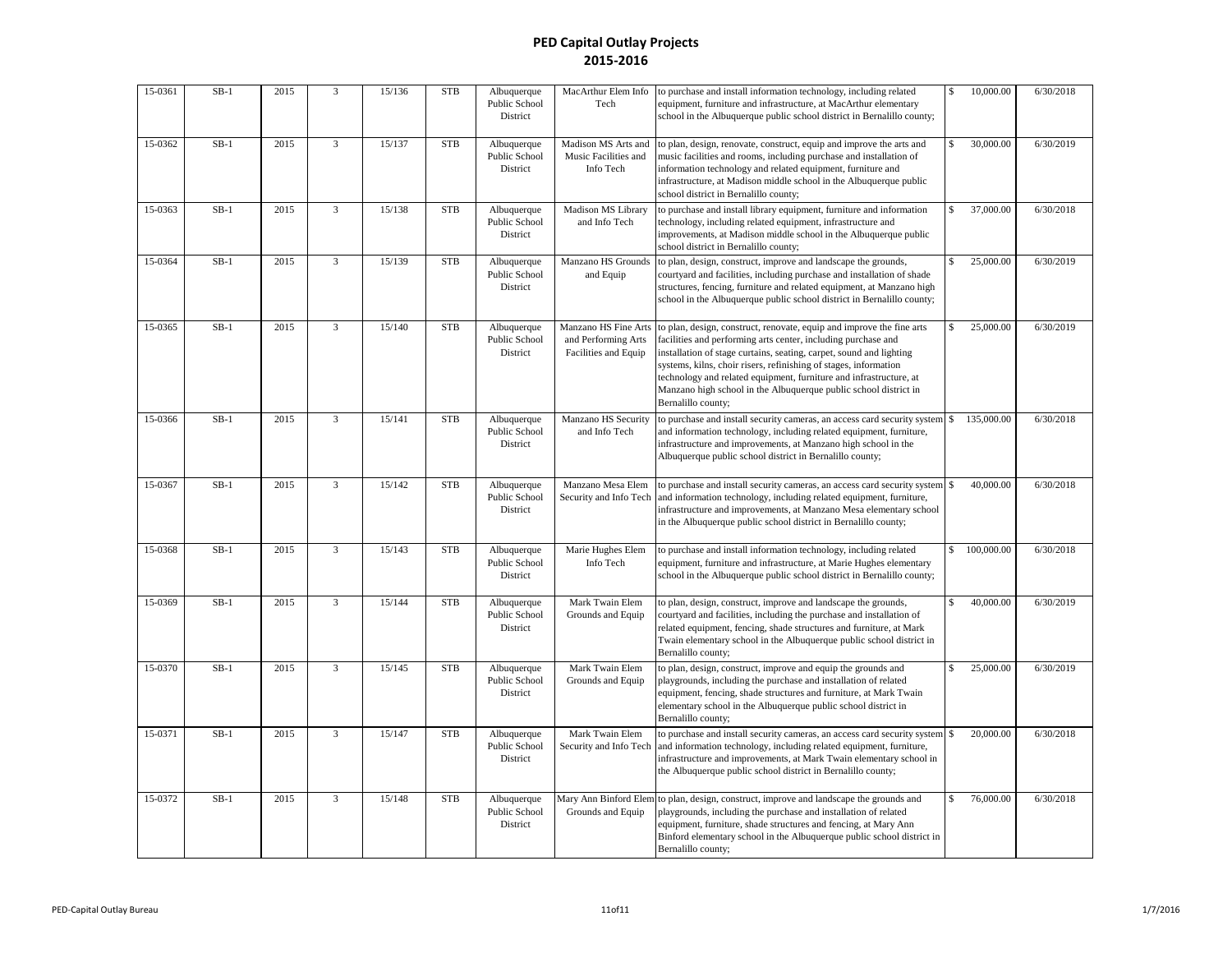| 15-0373 | $SB-1$ | 2015 | 3              | 15/149 | <b>STB</b>  | Albuquerque<br>Public School<br>District          | Mary Ann Binford Elem<br>Info Tech                       | to purchase and install information technology, including related<br>equipment, furniture and infrastructure, at Mary Ann Binford<br>elementary school in the Albuquerque public school district in<br>Bernalillo county;                                                                                                                             | \$                 | 45,000.00  | 6/30/2018 |
|---------|--------|------|----------------|--------|-------------|---------------------------------------------------|----------------------------------------------------------|-------------------------------------------------------------------------------------------------------------------------------------------------------------------------------------------------------------------------------------------------------------------------------------------------------------------------------------------------------|--------------------|------------|-----------|
| 15-0374 | $SB-1$ | 2015 | 3              | 15/150 | <b>STB</b>  | Albuquerque<br>Public School<br>District          | Mission Avenue Elem<br>Grounds and Equip                 | to plan, design, construct, improve, landscape and equip the grounds<br>and playgrounds, including the purchase and installation of related<br>equipment, fencing, shade structures and drainage improvements, at<br>Mission Avenue elementary school in the Albuquerque public school<br>district in Bernalillo county;                              |                    | 10,000.00  | 6/30/2019 |
| 15-0375 | $SB-1$ | 2015 | 3              | 15/151 | <b>STB</b>  | Albuquerque<br>Public School<br>District          | Mitchell Elem Grounds<br>and Equip                       | to plan, design, construct, improve and landscape the grounds,<br>courtyard and facilities, including the purchase and installation of<br>related equipment, shade structures, fencing and furniture, at Mitchell<br>elementary school in the Albuquerque public school district in<br>Bernalillo county;                                             | \$.                | 10,000.00  | 6/30/2019 |
| 15-0376 | $SB-1$ | 2015 | $\overline{3}$ | 15/152 | <b>STB</b>  | Albuquerque<br>Public School<br>District          | Mitchell Elem Info<br>Tech                               | to purchase and install information technology, including related<br>equipment, furniture and infrastructure, at Mitchell elementary school<br>in the Albuquerque public school district in Bernalillo county;                                                                                                                                        |                    | 15,000.00  | 6/30/2018 |
| 15-0377 | $SB-1$ | 2015 | $\overline{3}$ | 15/153 | <b>STB</b>  | Albuquerque<br>Public School<br>District          | Monte Vista Elem<br>Grounds and Equip                    | to plan, design, construct, improve and landscape the grounds and<br>playgrounds, including the purchase and installation of related<br>equipment, furniture, shade structures and fencing, at Monte Vista<br>elementary school in the Albuquerque public school district in<br>Bernalillo county;                                                    |                    | 32,700.00  | 6/30/2019 |
| 15-0378 | $SB-1$ | 2015 | $\overline{3}$ | 15/154 | ${\rm STB}$ | Albuquerque<br>Public School<br>District          | Monte Vista Elem Info<br>Tech                            | to purchase and install information technology, including related<br>equipment, furniture and infrastructure, at Monte Vista elementary<br>school in the Albuquerque public school district in Bernalillo county;                                                                                                                                     | \$                 | 25,000.00  | 6/30/2018 |
| 15-0379 | $SB-1$ | 2015 | $\overline{3}$ | 15/155 | <b>STB</b>  | Albuquerque<br>Public School<br>District          | Monte Vista Elem<br>Security and Info Tech               | to purchase and install security cameras, an access card security system<br>and information technology, including related equipment, furniture,<br>infrastructure and improvements, at Monte Vista elementary school in<br>the Albuquerque public school district in Bernalillo county;                                                               | $\mathbf{\hat{S}}$ | 25,000.00  | 6/30/2018 |
| 15-0380 | $SB-1$ | 2015 | $\overline{3}$ | 15/156 | ${\rm STB}$ | Albuquerque<br>Public School<br>District          | Montezuma Elem<br>Library and Info Tech                  | to purchase and install library equipment, furniture and information<br>technology, including related equipment, infrastructure and<br>improvements, at Montezuma elementary school in the Albuquerque<br>public school district in Bernalillo county;                                                                                                | \$                 | 60,000.00  | 6/30/2018 |
| 15-0381 | $SB-1$ | 2015 | $\overline{3}$ | 15/157 | STB         | Albuquerque<br>Public School<br>District          | Navajo Elem Art and<br>Music Facilities and<br>Info Tech | to plan, design, renovate, construct, equip and improve the arts and<br>music facilities and rooms, including purchase of equipment and<br>purchase and installation of information technology and related<br>equipment, furniture and infrastructure, at Navajo elementary school in<br>the Albuquerque public school district in Bernalillo county; | \$.                | 20,000.00  | 6/30/2019 |
| 15-0382 | $SB-1$ | 2015 | $\overline{3}$ | 15/158 | <b>STB</b>  | Albuquerque<br>Public School<br>District          | Navajo Elem Grounds<br>and Equip                         | to plan, design, construct, improve, landscape and equip the grounds,<br>playgrounds and facilities, including the purchase and installation of<br>related equipment, shade structures, fencing and furniture, at Navajo<br>elementary school in the Albuquerque public school district in<br>Bernalillo county;                                      | \$.                | 10,000.00  | 6/30/2019 |
| 15-0383 | $SB-1$ | 2015 | 3              | 15/159 | <b>STB</b>  | Albuquerque<br>Public School<br>District          | Nex+Gen Academy<br>Info Tech                             | to purchase and install information technology, including related<br>equipment, furniture and infrastructure, at Nex+Gen academy in the<br>Albuquerque public school district in Bernalillo county;                                                                                                                                                   |                    | 25,000.00  | 6/30/2018 |
| 15-0384 | $SB-1$ | 2015 | $\overline{3}$ | 15/160 | <b>STB</b>  | Albuquerque<br>Public School<br>District          | North Star Elem<br>Security and Info Tech                | to purchase and install security cameras, an access card security system<br>and information technology, including related equipment, furniture,<br>infrastructure and improvements, at North Star elementary school in<br>the Albuquerque public school district in Bernalillo county;                                                                | \$                 | 100,000.00 | 6/30/2018 |
| 15-0385 | $SB-1$ | 2015 | 3              | 15/161 | <b>STB</b>  | <b>Nuestros Valores</b><br>Charter High<br>School | <b>Nuestros Valores</b><br>Facilities                    | to purchase land and a building and to plan, design, construct, renovate<br>and equip facilities for Nuestros Valores charter high school in the<br>Albuquerque public school district in Bernalillo county;                                                                                                                                          | \$                 | 40,000.00  | 6/30/2019 |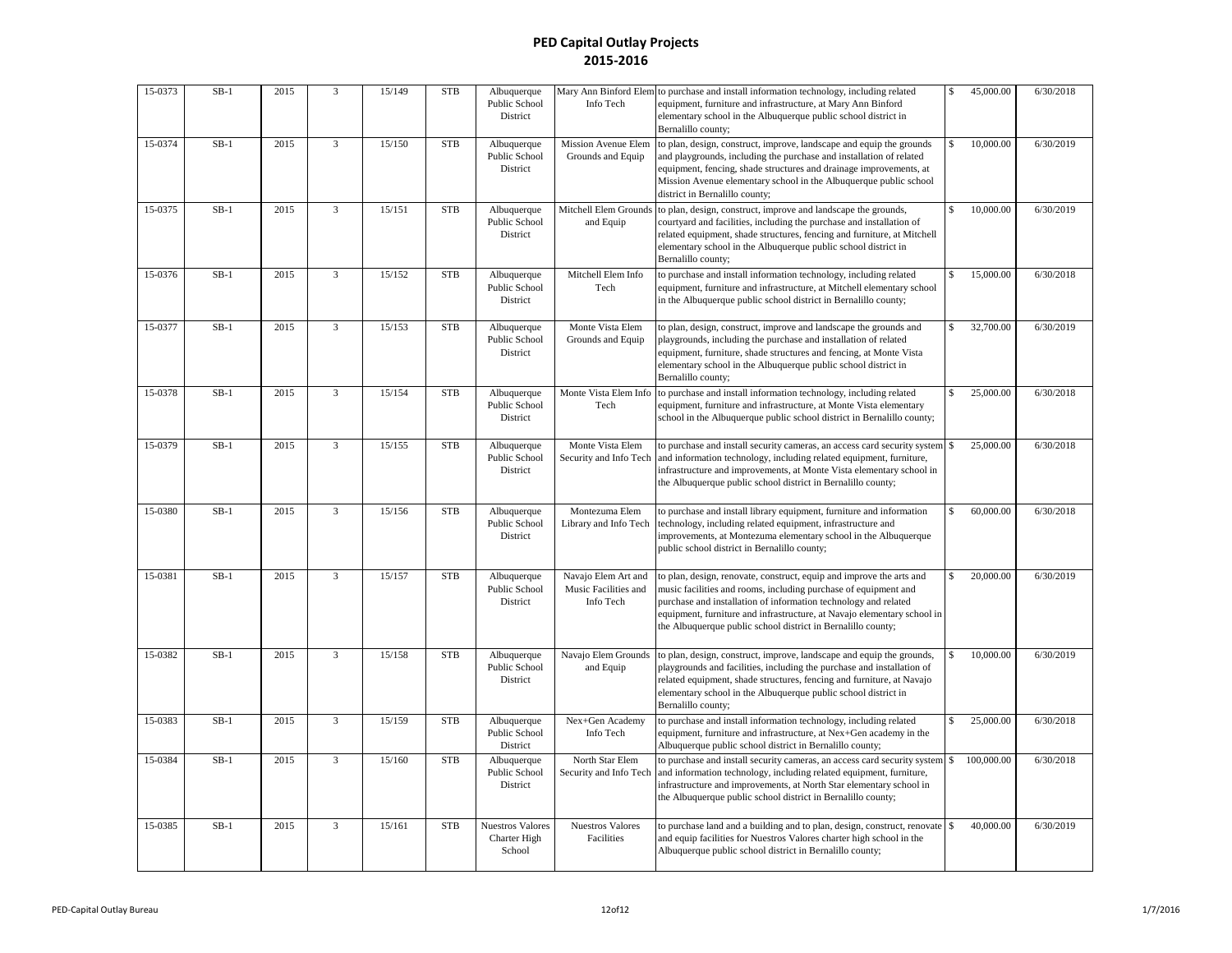| 15-0386 | $SB-1$ | 2015 | $\overline{3}$ | 15/162 | <b>STB</b> | Albuquerque<br>Public School<br>District        | Pajarito Elem Grounds<br>Facilities and Equip                             | to plan, design, construct, improve and landscape the grounds, fields<br>and facilities, including the purchase and installation of related<br>equipment, turf, shade structures and furniture, at Pajarito elementary<br>school in the Albuquerque public school district in Bernalillo county;                                                                                                                                                     | \$                 | 35,000.00  | 6/30/2019 |
|---------|--------|------|----------------|--------|------------|-------------------------------------------------|---------------------------------------------------------------------------|------------------------------------------------------------------------------------------------------------------------------------------------------------------------------------------------------------------------------------------------------------------------------------------------------------------------------------------------------------------------------------------------------------------------------------------------------|--------------------|------------|-----------|
| 15-0387 | $SB-1$ | 2015 | $\overline{3}$ | 15/163 | <b>STB</b> | Albuquerque<br>Public School<br>District        | pajarito Elem Library<br>and Info Tech                                    | to purchase and install library equipment, furniture and information<br>technology, including related equipment, infrastructure and<br>improvements, at Pajarito elementary school in the Albuquerque public<br>school district in Bernalillo county;                                                                                                                                                                                                | \$                 | 26,000.00  | 6/30/2018 |
| 15-0388 | $SB-1$ | 2015 | $\overline{3}$ | 15/164 | <b>STB</b> | Albuquerque<br>Public School<br>District        | Polk MS Info Tech                                                         | to purchase and install information technology, including related<br>equipment, furniture and infrastructure, at Polk middle school in the<br>Albuquerque public school district in Bernalillo county;                                                                                                                                                                                                                                               | $\mathbf{\hat{S}}$ | 35,000.00  | 6/30/2018 |
| 15-0389 | $SB-1$ | 2015 | $\overline{3}$ | 15/165 | <b>STB</b> | Albuquerque<br>Public School<br>District        | Polk MS Security and<br>Info Tech                                         | to purchase and install security cameras, an access card security system<br>and information technology, including related equipment, furniture,<br>infrastructure and improvements, at Polk middle school in the<br>Albuquerque public school district in Bernalillo county;                                                                                                                                                                         | $\mathbf S$        | 35,000.00  | 6/30/2018 |
| 15-0390 | $SB-1$ | 2015 | 3              | 15/166 | <b>STB</b> | Albuquerque<br>Public School<br>District        | <b>Reginald Chavez Elem</b><br>Grounds, Facilities and<br>Equip           | to plan, design, construct, improve and landscape the grounds,<br>courtyard and facilities, including the purchase and installation of<br>related equipment, shade structures and furniture, at Reginald Chavez<br>elementary school in the Albuquerque public school district in<br>Bernalillo county;                                                                                                                                              | \$.                | 20,000.00  | 6/30/2019 |
| 15-0391 | $SB-1$ | 2015 | 3              | 15/167 | <b>STB</b> | Albuquerque<br>Public School<br>District        | Rio Grande HS Library<br>and Info Tech                                    | to purchase and install library equipment, furniture and information<br>technology, including related equipment, infrastructure and<br>improvements, in the library at Rio Grande high school in the<br>Albuquerque public school district in Bernalillo county;                                                                                                                                                                                     | $\mathsf{s}$       | 100,000.00 | 6/30/2018 |
| 15-0392 | $SB-1$ | 2015 | 3              | 15/168 | <b>STB</b> | Albuquerque<br>Public School<br>District        | Rio Grande HS Fine<br>Arts and Performing<br>Arts Facilities and<br>Equip | to plan, design, construct, renovate, equip and improve the fine arts<br>facilities and performing arts center, including purchase and<br>installation of stage curtains, seating, carpet, sound and lighting<br>systems, kilns, choir risers, refinishing of stages, information<br>technology and related equipment, furniture and infrastructure, at Rio<br>Grande high school in the Albuquerque public school district in<br>Bernalillo county; | \$                 | 62,000.00  | 6/30/2019 |
| 15-0393 | $SB-1$ | 2015 | $\overline{3}$ | 15/169 | <b>STB</b> | Albuquerque<br>Public School<br>District        | Rio Grande HS Storage<br>for Boys and Girls                               | to plan, design, construct, equip and furnish a storage facility for the<br>boys and girls track and field and cross country teams at Rio Grande<br>Track and Cross County high school in the Albuquerque public school district in Bernalillo<br>county;                                                                                                                                                                                            |                    | 25,000.00  | 6/30/2019 |
| 15-0394 | $SB-1$ | 2015 | 3              | 15/170 | <b>STB</b> | Robert F.<br>Kennedy Charter<br>High School     | Robert F. Kennedy<br>Farming Equip and Info<br>Tech                       | to improve, install, equip and purchase farming equipment and<br>information technology, including related equipment and<br>infrastructure, for Robert F. Kennedy charter high school in the<br>Albuquerque public school district in Bernalillo county;                                                                                                                                                                                             | $\mathbb S$        | 130,000.00 | 6/30/2018 |
| 15-0395 | $SB-1$ | 2015 | 3              | 15/171 | <b>STB</b> | Albuquerque<br>Public School<br>District        | Roosevelt MS Art and<br>Music Facilities and<br>Info Tech                 | to plan, design, renovate, construct, equip and improve the arts and<br>music facilities and rooms, including purchase and installation of<br>information technology and related equipment, furniture and<br>infrastructure, at Roosevelt middle school in the Albuquerque public<br>school district in Bernalillo county;                                                                                                                           | $\mathbf S$        | 20,000.00  | 6/30/2019 |
| 15-0396 | $SB-1$ | 2015 | $\overline{3}$ | 15/172 | <b>STB</b> | Albuquerque<br>Public School<br>District        | Roosevelt MS Info<br>Tech                                                 | to purchase and install information technology, including related<br>equipment, furniture and infrastructure, at Roosevelt middle school in<br>the Albuquerque public school district in Bernalillo county;                                                                                                                                                                                                                                          | \$                 | 10,000.00  | 6/30/2018 |
| 15-0397 | $SB-1$ | 2015 | $\overline{3}$ | 15/173 | <b>STB</b> | Albuquerque<br>Public School<br>District        | Rudolfo Anaya Elem<br>Grounds and Equip                                   | to plan, design, construct, improve, landscape and equip the grounds<br>and playgrounds, including purchase and installation of related<br>equipment, furniture, fencing, shade structures and drainage, at<br>Rudolfo Anaya elementary school in the Albuquerque public school<br>district in Bernalillo county;                                                                                                                                    |                    | 25,000.00  | 6/30/2019 |
| 15-0398 | $SB-1$ | 2015 | 3              | 15/174 | <b>STB</b> | Albuquerque<br><b>Public School</b><br>District | Rudolfo Anaya Elem<br>Info Tech                                           | to purchase and install information technology, including related<br>equipment, furniture and infrastructure, at Rudolfo Anaya elementary<br>school in the Albuquerque public school district in Bernalillo county;                                                                                                                                                                                                                                  | \$                 | 15,000.00  | 6/30/2018 |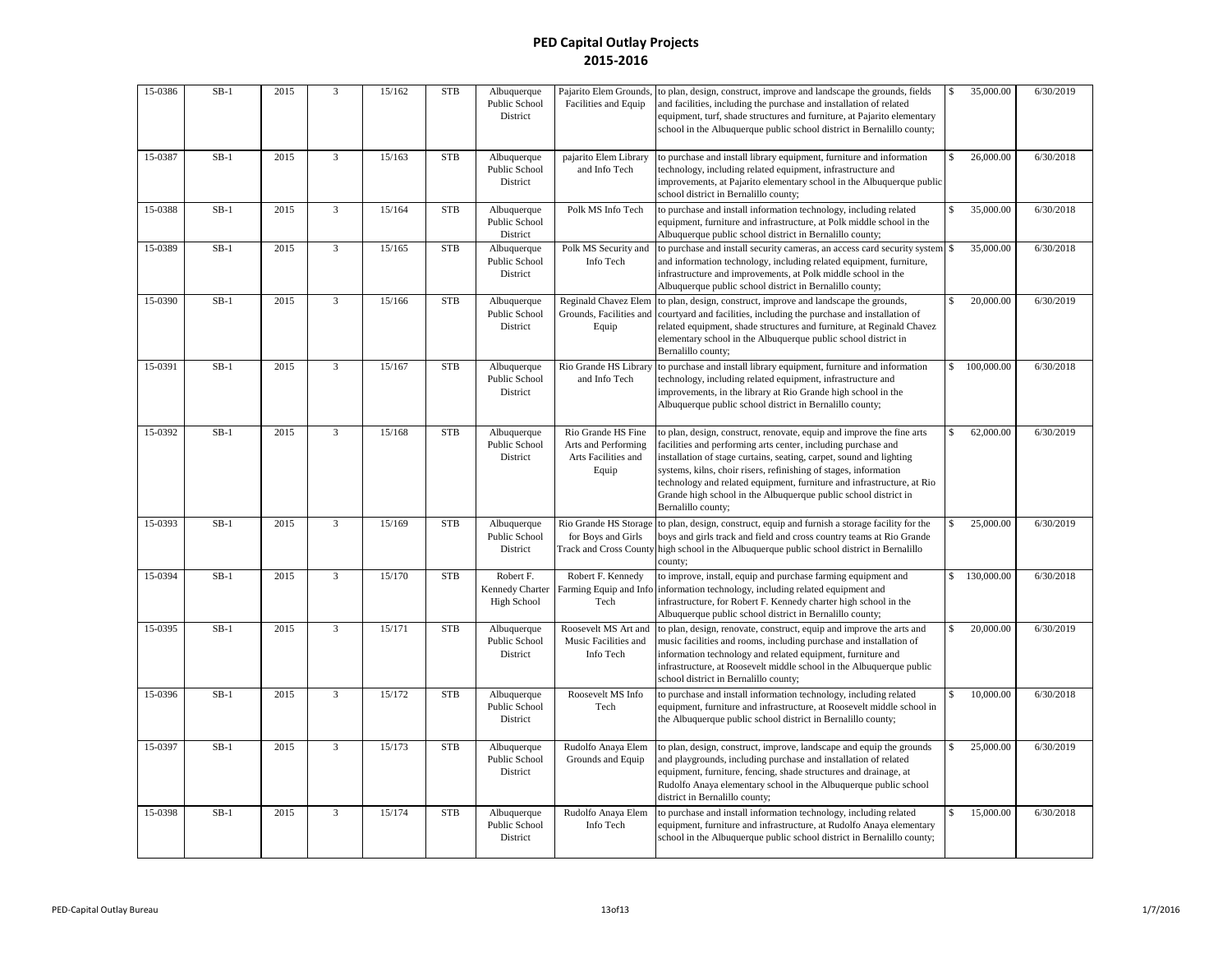| 15-0399 | $SB-1$ | 2015 | 3                       | 15/175 | <b>STB</b> | Albuquerque<br>Public School<br>District | S.Y. Jackson Elem<br>Electrical System and<br>Info Tech | to improve exterior lighting and electrical systems and to purchase and<br>install information technology, including related equipment, furniture<br>and infrastructure, at S.Y. Jackson elementary school in the<br>Albuquerque public school district in Bernalillo county;                                                                     | \$                 | 15,000.00  | 6/30/2019 |
|---------|--------|------|-------------------------|--------|------------|------------------------------------------|---------------------------------------------------------|---------------------------------------------------------------------------------------------------------------------------------------------------------------------------------------------------------------------------------------------------------------------------------------------------------------------------------------------------|--------------------|------------|-----------|
| 15-0400 | $SB-1$ | 2015 | 3                       | 15/176 | <b>STB</b> | Albuquerque<br>Public School<br>District | San Antonito Elem<br>Library and Info Tech              | to purchase and install library equipment, furniture and information<br>technology, including related equipment, infrastructure and<br>improvements, at San Antonito elementary school in the Albuquerque<br>public school district in Bernalillo county;                                                                                         |                    | 30,000.00  | 6/30/2018 |
| 15-0401 | $SB-1$ | 2015 | 3                       | 15/177 | <b>STB</b> | Albuquerque<br>Public School<br>District | Sandia HS Info Tech                                     | to purchase and install information technology, including related<br>equipment, furniture and infrastructure, at Sandia high school in the<br>Albuquerque public school district in Bernalillo county;                                                                                                                                            |                    | 100,000.00 | 6/30/2018 |
| 15-0402 | $SB-1$ | 2015 | $\overline{\mathbf{3}}$ | 15/178 | <b>STB</b> | Albuquerque<br>Public School<br>District | Sierra Vista Elem<br>Grounds and Equip                  | to plan, design, construct, improve and landscape the grounds and<br>playgrounds, including the purchase and installation of related<br>equipment, furniture, shade structures and fencing, at Sierra Vista<br>elementary school in the Albuquerque public school district in<br>Bernalillo county;                                               |                    | 85,000.00  | 6/30/2019 |
| 15-0403 | $SB-1$ | 2015 | 3                       | 15/179 | <b>STB</b> | Albuquerque<br>Public School<br>District | Sombra del Monte Elem<br>Security and Info Tech         | to purchase and install security cameras, an access card security system<br>and information technology, including related equipment, furniture,<br>infrastructure and improvements, at Sombra del Monte elementary<br>school in the Albuquerque public school district in Bernalillo county;                                                      | \$                 | 30,000.00  | 6/30/2018 |
| 15-0404 | $SB-1$ | 2015 | $\overline{3}$          | 15/180 | <b>STB</b> | Albuquerque<br>Public School<br>District | South Valley Academy<br>Grounds and Equip               | to plan, design, construct, renovate, improve and landscape the<br>grounds, drainage and parking lots, including purchase and installation<br>of related equipment, fencing and signage, at South Valley Academy<br>charter school in the Albuquerque public school district in Bernalillo<br>county;                                             |                    | 63,000.00  | 6/30/2019 |
| 15-0405 | $SB-1$ | 2015 | 3                       | 15/181 | <b>STB</b> | Albuquerque<br>Public School<br>District | Taft MS Bookroom and<br>Info Tech                       | to plan, design and construct bookroom improvements and to purchase<br>and install equipment, furniture and information technology, including<br>related equipment and infrastructure, at Taft middle school in the<br>Albuquerque public school district in Bernalillo county;                                                                   | \$                 | 13,000.00  | 6/30/2019 |
| 15-0406 | $SB-1$ | 2015 | $\overline{3}$          | 15/182 | <b>STB</b> | Albuquerque<br>Public School<br>District | Taylor MS Grounds and<br>Equip                          | to plan, design, renovate and construct improvements to the grounds,<br>fields and track areas, including the purchase and installation of related<br>equipment, furniture and landscaping, at Taylor middle school in the<br>Albuquerque public school district in Bernalillo county;                                                            |                    | 300,000.00 | 6/30/2019 |
| 15-0407 | $SB-1$ | 2015 | 3                       | 15/183 | <b>STB</b> | Albuquerque<br>Public School<br>District | Tony Hillerman MS<br>Grounds and Equip                  | to plan, design, construct, improve and landscape the grounds, fields<br>and track areas, including the purchase and installation of related<br>equipment, furniture, turf and infrastructure, at Tony Hillerman middle<br>school in the Albuquerque public school district in Bernalillo county;                                                 | $\mathbf{\hat{S}}$ | 100,000.00 | 6/30/2019 |
| 15-0408 | $SB-1$ | 2015 | 3                       | 15/184 | <b>STB</b> | Albuquerque<br>Public School<br>District | Truman MS Art and<br>Music Facilities and<br>Info Tech  | to plan, design, renovate, construct, equip and improve the arts and<br>music facilities and rooms, including purchase of equipment and<br>purchase and installation of information technology and related<br>equipment, furniture and infrastructure, at Truman middle school in<br>the Albuquerque public school district in Bernalillo county; | \$                 | 70,000.00  | 6/30/2019 |
| 15-0409 | $SB-1$ | 2015 | 3                       | 15/185 | <b>STB</b> | Albuquerque<br>Public School<br>District | Truman MS Info Tech                                     | to purchase and install information technology, including related<br>equipment, furniture and infrastructure, at Truman middle school in<br>the Albuquerque public school district in Bernalillo county;                                                                                                                                          |                    | 75,000.00  | 6/30/2018 |
| 15-0410 | $SB-1$ | 2015 | $\overline{3}$          | 15/186 | <b>STB</b> | Albuquerque<br>Public School<br>District | Truman MS Library and<br>Info Tech                      | to purchase and install library equipment, furniture and information<br>technology, including related equipment, infrastructure and<br>improvements, at Truman middle school in the Albuquerque public<br>school district in Bernalillo county;                                                                                                   | $\mathbb S$        | 30,000.00  | 6/30/2018 |
| 15-0411 | $SB-1$ | 2015 | $\overline{3}$          | 15/187 | <b>STB</b> | Albuquerque<br>Public School<br>District | <b>Truman MS Security</b><br>and Info Tech              | to purchase and install security cameras, an access card security system<br>and information technology, including related equipment, furniture,<br>infrastructure and improvements, at Truman middle school in the<br>Albuquerque public school district in Bernalillo county;                                                                    |                    | 25,000.00  | 6/30/2018 |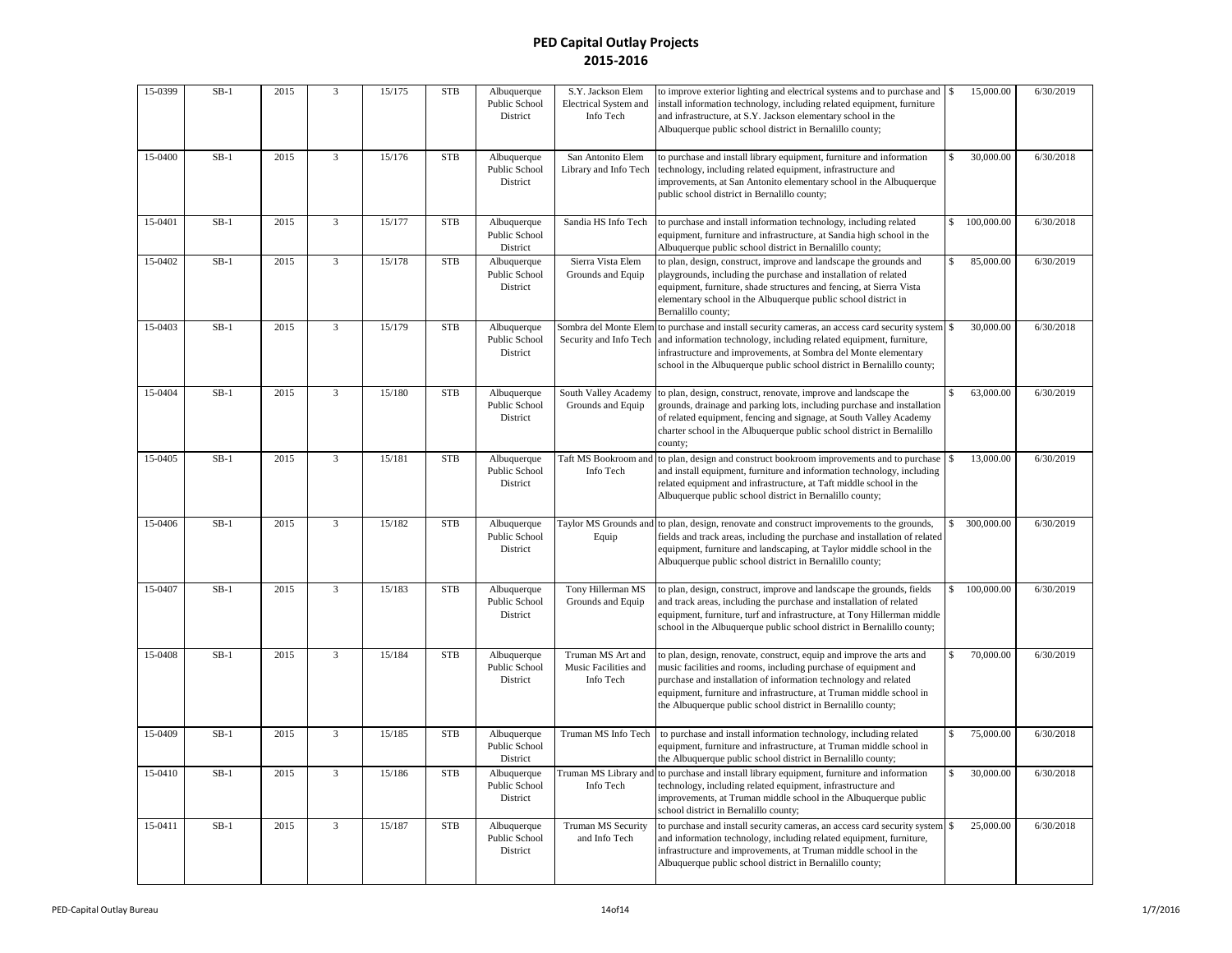| 15-0412 | $SB-1$ | 2015 | $\overline{3}$ | 15/188 | <b>STB</b> | Albuquerque<br>Public School<br>District | Equip                                                              | Valley HS Grounds and to plan, design, renovate, improve, construct, landscape and equip the<br>grounds, fields and basketball court areas, including purchase and<br>installation of related equipment, fencing, court resurfacing, base<br>pavement and striping, at Valley high school in the Albuquerque public<br>school district in Bernalillo county;                                                                                                                                      | <sup>\$</sup>      | 50,000.00  | 6/30/2019 |
|---------|--------|------|----------------|--------|------------|------------------------------------------|--------------------------------------------------------------------|---------------------------------------------------------------------------------------------------------------------------------------------------------------------------------------------------------------------------------------------------------------------------------------------------------------------------------------------------------------------------------------------------------------------------------------------------------------------------------------------------|--------------------|------------|-----------|
| 15-0413 | $SB-1$ | 2015 | $\overline{3}$ | 15/189 | <b>STB</b> | Albuquerque<br>Public School<br>District | Valley HS Info Tech                                                | to purchase and install information technology, including related<br>equipment, furniture and infrastructure, at Valley high school in the<br>Albuquerque public school district in Bernalillo county;                                                                                                                                                                                                                                                                                            | \$                 | 20,000.00  | 6/30/2018 |
| 15-0414 | $SB-1$ | 2015 | 3              | 15/190 | <b>STB</b> | Albuquerque<br>Public School<br>District | Valley HS Fine Arts and<br>Performing Arts<br>Facilities and Equip | to plan, design, construct, renovate, equip and improve the fine arts<br>facilities and performing arts center, including purchase and<br>installation of stage curtains, seating, carpet, sound and lighting<br>systems, kilns, choir risers, refinishing of stages, information<br>technology and related equipment, furniture and infrastructure, at<br>Valley high school in the Albuquerque public school district in<br>Bernalillo county;                                                  | $\mathbf{\hat{S}}$ | 74,000.00  | 6/30/2019 |
| 15-0415 | $SB-1$ | 2015 | $\overline{3}$ | 15/191 | <b>STB</b> | Albuquerque<br>Public School<br>District | Ventana Ranch Elem<br>Grounds, Facilities, and<br>Equip            | to plan, design, construct, improve and landscape the grounds,<br>courtyard and facilities, including the purchase and installation of<br>related equipment, shade structures, turf, fencing and furniture, at<br>Ventana Ranch elementary school in the Albuquerque public school<br>district in Bernalillo county;                                                                                                                                                                              | $\mathbb{S}$       | 172,000.00 | 6/30/2019 |
| 15-0416 | $SB-1$ | 2015 | $\overline{3}$ | 15/192 | <b>STB</b> | Albuquerque<br>Public School<br>District | Vision Quest<br>Alternative MS<br>Grounds and Equip                | to plan, design, construct, improve, landscape and equip the grounds,<br>playgrounds and facilities, including purchase and installation of<br>related equipment, fencing and furniture, at Vision Quest alternative<br>middle school in the Albuquerque public school district in Bernalillo<br>county;                                                                                                                                                                                          |                    | 11,500.00  | 6/30/2019 |
| 15-0417 | $SB-1$ | 2015 | 3              | 15/193 | <b>STB</b> | Albuquerque<br>Public School<br>District | Vision Quest<br>Alternative MS Info<br>Tech                        | to purchase and install information technology, including related<br>equipment, furniture and infrastructure, at Vision Quest alternative<br>middle school in the Albuquerque public school district in Bernalillo<br>county;                                                                                                                                                                                                                                                                     | $\mathbf{\hat{S}}$ | 31,500.00  | 6/30/2018 |
| 15-0418 | $SB-1$ | 2015 | 3              | 15/194 | <b>STB</b> | Albuquerque<br>Public School<br>District | Vocano Vista HS<br>Grounds, Facilities and<br>Equip                | to plan, design, construct, improve and landscape the grounds,<br>courtyard and facilities, including the purchase and installation of<br>related equipment, shade structures, fencing, turf and furniture, at<br>Volcano Vista high school in the Albuquerque public school district in<br>Bernalillo county;                                                                                                                                                                                    | \$                 | 100,000.00 | 6/30/2019 |
| 15-0419 | $SB-1$ | 2015 | $\overline{3}$ | 15/195 | <b>STB</b> | Albuquerque<br>Public School<br>District | <b>Washington MS Art</b><br>and Music Facilities<br>and Info Tech  | to plan, design, renovate, construct, equip and improve the arts and<br>music facilities and rooms, including purchase of equipment and<br>purchase and installation of information technology and related<br>equipment, furniture and infrastructure, at Washington middle school<br>in the Albuquerque public school district in Bernalillo county;                                                                                                                                             | $\mathbf{\hat{S}}$ | 20,000.00  | 6/30/2019 |
| 15-0420 | $SB-1$ | 2015 | $\overline{3}$ | 15/196 | <b>STB</b> | Albuquerque<br>Public School<br>District | West Mesa HS Info<br>Tech                                          | to purchase and install information technology, including related<br>equipment, furniture and infrastructure, at West Mesa high school in<br>the Albuquerque public school district in Bernalillo county;                                                                                                                                                                                                                                                                                         | \$                 | 25,000.00  | 6/30/2018 |
| 15-0421 | $SB-1$ | 2015 | $\overline{3}$ | 15/197 | <b>STB</b> | Albuquerque<br>Public School<br>District | West Mesa HS Fine<br>Arts and Performing<br>Arts Equip             | 197. two hundred thousand dollars (\$200,000) to plan, design,<br>construct, renovate, equip and improve the fine arts facilities and<br>performing arts center, including purchase and installation of stage<br>curtains, seating, carpet, sound and lighting systems, kilns, choir risers,<br>refinishing of stages, information technology and related equipment,<br>furniture and infrastructure, at West Mesa high school in the<br>Albuquerque public school district in Bernalillo county; | $\mathbf{\hat{S}}$ | 200,000.00 | 6/30/2019 |
| 15-0422 | $SB-1$ | 2015 | 3              | 15/198 | <b>STB</b> | Albuquerque<br>Public School<br>District |                                                                    | Wherry Elem Info Tech to purchase and install information technology, including related<br>equipment, furniture and infrastructure, at Wherry elementary school<br>in the Albuquerque public school district in Bernalillo county;                                                                                                                                                                                                                                                                | \$                 | 45,000.00  | 6/30/2018 |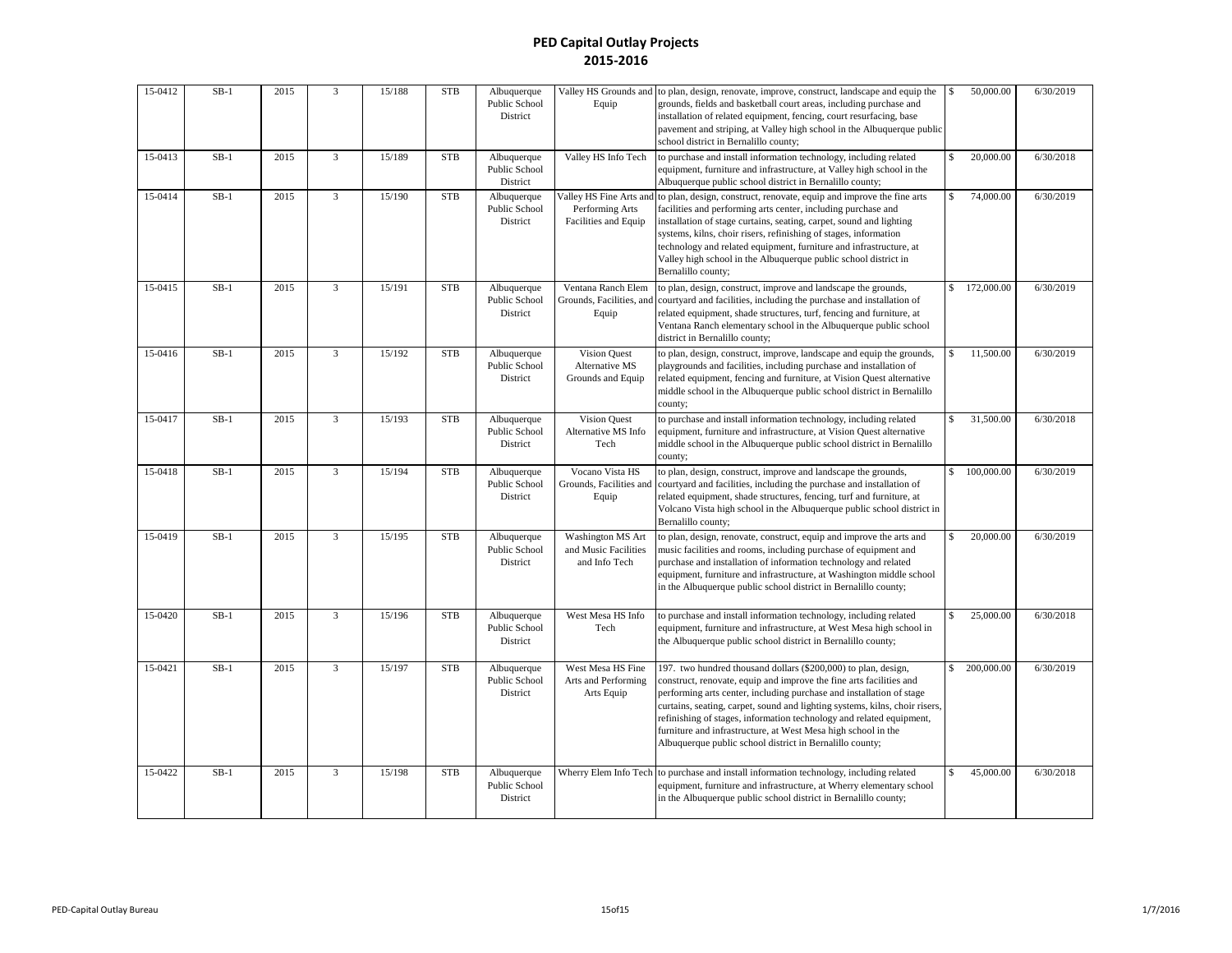| 15-0423 | $SB-1$ | 2015 | $\overline{3}$ | 15/199 | <b>STB</b> | Albuquerque<br>Public School<br>District   | Wilson MS Art and<br>Music Facilities and<br>Info Tech                                 | to plan, design, renovate, construct, equip and improve the arts and<br>music facilities and rooms, including purchase of equipment and<br>purchase and installation of information technology and related<br>equipment, furniture and infrastructure, at Wilson middle school in the<br>Albuquerque public school district in Bernalillo county; | \$          | 20,000.00     | 6/30/2019 |
|---------|--------|------|----------------|--------|------------|--------------------------------------------|----------------------------------------------------------------------------------------|---------------------------------------------------------------------------------------------------------------------------------------------------------------------------------------------------------------------------------------------------------------------------------------------------------------------------------------------------|-------------|---------------|-----------|
| 15-0424 | $SB-1$ | 2015 | $\overline{3}$ | 15/200 | <b>STB</b> | Albuquerque<br>Public School<br>District   | Wilson MS Info Tech                                                                    | to purchase and install information technology, including related<br>equipment, furniture and infrastructure, at Wilson middle school in the<br>Albuquerque public school district in Bernalillo county;                                                                                                                                          | \$          | 15,000.00     | 6/30/2018 |
| 15-0425 | $SB-1$ | 2015 | 3              | 15/201 | <b>STB</b> | Albuquerque<br>Public School<br>District   | Wilson MS Library and<br>Info Tech                                                     | to purchase and install library equipment, furniture and information<br>technology, including related equipment, infrastructure and<br>improvements, in the library at Wilson middle school in the<br>Albuquerque public school district in Bernalillo county;                                                                                    | $\mathbf S$ | 90,000.00     | 6/30/2018 |
| 15-0426 | $SB-1$ | 2015 | 3              | 15/202 | <b>STB</b> | Albuquerque<br>Public School<br>District   | Zia Elem Grounds,<br>Facilities and Equip                                              | to plan, design, construct, improve and landscape the grounds,<br>courtyard and facilities, including the purchase and installation of<br>related equipment, fencing, shade structures and furniture, at Zia<br>elementary school in the Albuquerque public school district in<br>Bernalillo county;                                              | \$          | 45,000.00     | 6/30/2019 |
| 15-0427 | $SB-1$ | 2015 | $\overline{3}$ | 15/203 | <b>STB</b> | Albuquerque<br>Public School<br>District   | Zia Elem Grounds and<br>Equip                                                          | to plan, design, construct, equip, furnish, landscape and improve the<br>grounds, including the purchase and installation of related equipment<br>at Zia elementary school in the Albuquerque public school district in<br>Bernalillo county;                                                                                                     |             | 25,000.00     | 6/30/2019 |
| 15-0428 | $SB-1$ | 2015 | $\overline{3}$ | 15/204 | <b>STB</b> | Albuquerque<br>Public School<br>District   | Zia Elem Info Tech                                                                     | to purchase and install information technology, including related<br>equipment, furniture and infrastructure, at Zia elementary school in the<br>Albuquerque public school district in Bernalillo county;                                                                                                                                         |             | 25,000.00     | 6/30/2018 |
| 15-0429 | $SB-1$ | 2015 | $\overline{3}$ | 15/205 | <b>STB</b> | Albuquerque<br>Public School<br>District   | Zuni Elem Info Tech                                                                    | to purchase and install information technology, including related<br>equipment, furniture and infrastructure, at Zuni elementary school in<br>the Albuquerque public school district in Bernalillo county;                                                                                                                                        | \$          | 75,000.00     | 6/30/2018 |
| 15-0430 | $SB-1$ | 2015 | $\overline{3}$ | 15/206 | <b>STB</b> | Melrose Public<br><b>School District</b>   | Melrose Public Schools<br><b>Bleachers</b>                                             | to purchase and install bleachers, including related infrastructure<br>improvements, for the Melrose public school district in Curry county;                                                                                                                                                                                                      | \$          | 125,000.00    | 6/30/2018 |
| 15-0431 | $SB-1$ | 2015 | $\overline{3}$ | 15/208 | <b>STB</b> | Artesia Public<br>School District          | Artesia Public School<br>District High School<br>and Elementary School<br>Improvements | to plan, design, construct, renovate, equip and improve security<br>vestibules, including site preparations, roofing and fire sprinkler<br>systems, at Artesia high school and Central, Hermosa, Yeso and Yucca<br>elementary schools in the Artesia public school district in Eddy county;                                                       |             | \$ 275,000.00 | 6/30/2019 |
| 15-0432 | $SB-1$ | 2015 | $\overline{3}$ | 15/209 | <b>STB</b> | Carlsbad<br>Municipal School<br>District   | Carlsbad Municipal<br>School District Info<br>Tech                                     | to plan, design, purchase and install aquos boards and information<br>technology, including related furniture, equipment and infrastructure,<br>for the Carlsbad municipal school district in Eddy county;                                                                                                                                        |             | 25,000.00     | 6/30/2018 |
| 15-0433 | $SB-1$ | 2015 | $\overline{3}$ | 15/210 | <b>STB</b> | Carlsbad<br>Municipal School<br>District   | Carlsbad HS Lighting                                                                   | to plan, design, purchase and install ceiling and light fixtures,<br>including related equipment and infrastructure, at Carlsbad high school<br>in the Carlsbad municipal school district in Eddy county;                                                                                                                                         | $\mathbf S$ | 10,000.00     | 6/30/2019 |
| 15-0434 | $SB-1$ | 2015 | 3              | 15/211 | <b>STB</b> | Carlsbad<br>Municipal School<br>District   | Early College High Schl<br>Carlsbad                                                    | To plan, design, construct, purchase and equip a classroom facility,<br>including purchase and installation of related equipment, furniture and<br>infrastructure, for Early College high school in the Carlsbad municipal<br>school district in Eddy county;                                                                                     | \$          | 250,000.00    |           |
| 15-0435 | $SB-1$ | 2015 | $\overline{3}$ | 15/212 | <b>STB</b> | Carlsbad<br>Municipal School<br>District   | Early College HS Equip                                                                 | to purchase and install furniture and equipment, including related<br>hardware and infrastructure, for the science laboratory at Early College<br>high school in the Carlsbad municipal school district in Eddy county;                                                                                                                           |             | 50,000.00     | 6/30/2018 |
| 15-0436 | $SB-1$ | 2015 | $\overline{3}$ | 15/213 | <b>STB</b> | Carlsbad<br>Municipal School<br>District   | Hillcrest Elem Furn and<br>Equip                                                       | to purchase and install classroom furniture and related equipment and<br>infrastructure at Hillcrest elementary school in the Carlsbad municipal<br>school district in Eddy county;                                                                                                                                                               |             | 50,000.00     | 6/30/2018 |
| 15-0437 | $SB-1$ | 2015 | $\overline{3}$ | 15/214 | <b>STB</b> | <b>Loving Municipal</b><br>School District | Loving Elem Food<br>Service Area                                                       | to plan, design, construct and equip a food service area at Loving<br>elementary school in the Loving municipal school district in Eddy<br>county;                                                                                                                                                                                                |             | \$100,000.00  | 6/30/2019 |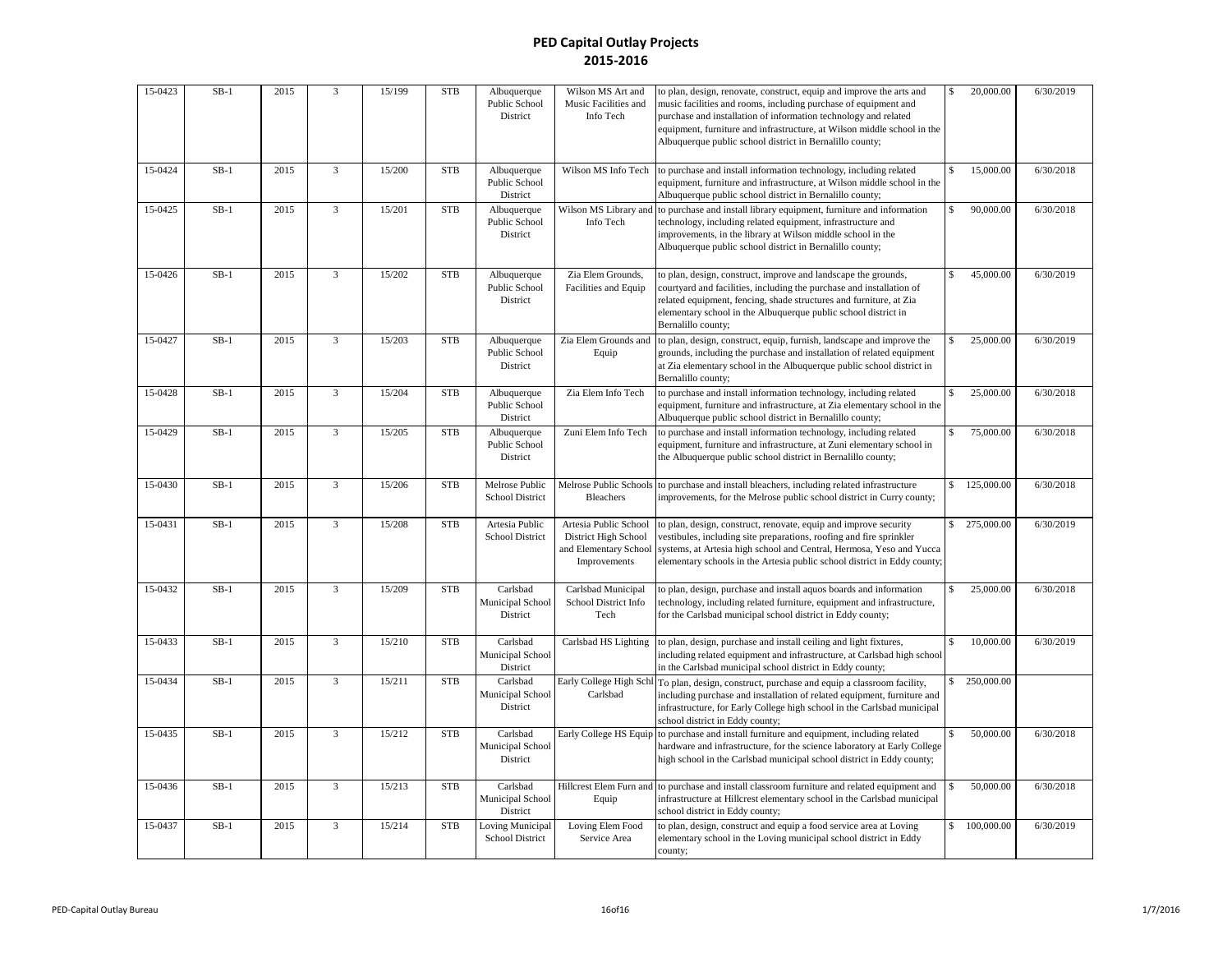| 15-0438 | $SB-1$ | 2015 | $\overline{3}$ | 15/215 | <b>STB</b> | Santa Rosa<br>Consolidated<br>School District      | Santa Rosa<br><b>Consolidated School</b><br><b>District Bus</b>         | to purchase and equip a school bus for the Santa Rosa consolidated<br>school district in Guadalupe county;                                                                                                                            | \$                 | 150,000.00 | 6/30/2018 |
|---------|--------|------|----------------|--------|------------|----------------------------------------------------|-------------------------------------------------------------------------|---------------------------------------------------------------------------------------------------------------------------------------------------------------------------------------------------------------------------------------|--------------------|------------|-----------|
| 15-0439 | $SB-1$ | 2015 | 3              | 15/217 | <b>STB</b> | Lovington<br>Municipal School<br>District          | Yarbro Elem<br>Playgrounds                                              | to plan, design, purchase and install a playground system and fall zone<br>area for grades four and five at Yarbro elementary school in the<br>Lovington municipal school district in Lea county;                                     |                    | 115,000.00 | 6/30/2018 |
| 15-0440 | $SB-1$ | 2015 | 3              | 15/218 | <b>STB</b> | Corona Publc<br><b>School District</b>             | Corona Publc School<br><b>District Activity</b><br>Vehicle              | to purchase and equip an activity vehicle for the Corona public school<br>district in Lincoln county;                                                                                                                                 | \$                 | 25,000.00  | 6/30/2018 |
| 15-0441 | $SB-1$ | 2015 | 3              | 15/219 | <b>STB</b> | Los Alamos<br>Public School<br>District            | Los Alamos HS Duane<br>Smith Auditorium<br>Improvements                 | to design and construct structural and exterior repairs and<br>improvements to Duane Smith auditorium at Los Alamos high school<br>in the Los Alamos public school district in Los Alamos county;                                     | \$                 | 375,000.00 | 6/30/2019 |
| 15-0442 | $SB-1$ | 2015 | 3              | 15/220 | <b>STB</b> | Mora Independent<br>School District                | Mora Independent<br>School District<br>Accessibility<br>Improvements    | to plan, design, construct, purchase, install and equip accessibility<br>improvements, including sidewalks, for the Mora independent school<br>district in Mora county;                                                               |                    | 30,000.00  | 6/30/2019 |
| 15-0443 | $SB-1$ | 2015 | $\overline{3}$ | 15/221 | <b>STB</b> | Mora Independent<br>School District                | Mora Independent<br>School District Info<br>Tech                        | to purchase and install information technology, including related<br>equipment, furniture and infrastructure, for the Mora independent<br>school district in Mora county;                                                             |                    | 40,000.00  | 6/30/2018 |
| 15-0444 | $SB-1$ | 2015 | 3              | 15/222 | <b>STB</b> | Mora Independent<br>School District                | Mora Independent<br><b>School District Grounds</b><br>Improvements      | to plan, design and construct street and parking lot improvements,<br>including drainage and pavement, for the Mora independent school<br>district in Mora county;                                                                    |                    | 20,000.00  | 6/30/2019 |
| 15-0445 | $SB-1$ | 2015 | $\overline{3}$ | 15/223 | <b>STB</b> | Cloudcroft<br>Municipal School<br>District         | Cloudcroft Municipal<br>School District HVAC                            | to plan, design, construct, purchase and install improvements to the<br>heating, ventilation and air conditioning systems in the Cloudcroft<br>municipal school district in Otero county;                                             |                    | 128,810.00 | 6/30/2019 |
| 15-0446 | $SB-1$ | 2015 | $\overline{3}$ | 15/224 | <b>STB</b> | Logan Municipal<br>School District                 | Logan Municipal<br><b>School District Activity</b><br><b>Bus</b>        | to purchase and equip an activity bus for the Logan municipal school<br>district in Quay county;                                                                                                                                      | \$                 | 100,000.00 | 6/30/2018 |
| 15-0447 | $SB-1$ | 2015 | $\overline{3}$ | 15/225 | <b>STB</b> | Dora Consolidated<br>School District               | Dora Consolidated<br>School District Info and<br>Career Tech            | to purchase and install information and career technology, including<br>related equipment, furniture and infrastructure, for the Dora<br>consolidated school district in Roosevelt county;                                            | $\mathbf{\hat{S}}$ | 50,000.00  | 6/30/2018 |
| 15-0448 | $SB-1$ | 2015 | 3              | 15/227 | <b>STB</b> | Floyd Municipal<br>School District                 | Floyd Municipal School<br>District Energy-<br><b>Efficient Lighting</b> | to plan, design, construct, purchase and install energy-efficient lighting<br>for the Floyd municipal school district in Roosevelt county;                                                                                            | \$                 | 50,000.00  | 6/30/2019 |
| 15-0450 | $SB-1$ | 2015 | $\overline{3}$ | 15/229 | <b>STB</b> | Pecos Independent<br>School District               | Pecos Independent<br><b>School District Activity</b><br><b>Bus</b>      | to purchase and equip an activity bus for the Pecos independent school<br>district in San Miguel county;                                                                                                                              | $\mathbb{S}$       | 55,000.00  | 6/30/2018 |
| 15-0451 | $SB-1$ | 2015 | $\overline{3}$ | 15/230 | <b>STB</b> | Pecos Independen<br>School District                | Pecos Elem Fire Alarm<br>System                                         | to plan, design, purchase and install a fire alarm system at Pecos<br>elementary school in the Pecos independent school district in San<br>Miguel county;                                                                             | \$.                | 20,000.00  | 6/30/2019 |
| 15-0452 | $SB-1$ | 2015 | 3              | 15/231 | <b>STB</b> | Las Vegas City<br>Public School<br>District        | Las Vegas City Public<br><b>School District Vehicles</b>                | to purchase and equip vehicles for the Las Vegas city public school<br>district in San Miguel county;                                                                                                                                 | \$                 | 45,350.00  | 6/30/2018 |
| 15-0453 | $SB-1$ | 2015 | 3              | 15/232 | <b>STB</b> | <b>West Las Vegas</b><br>Public School<br>District | West Las Vegas Public<br><b>School District Security</b><br>Fencing     | to plan, design, construct, purchase and install security fencing on<br>campuses in the west Las Vegas public school district in San Miguel<br>county;                                                                                |                    | 55,000.00  | 6/30/2019 |
| 15-0454 | $SB-1$ | 2015 | 3              | 15/233 | <b>STB</b> | <b>ASK</b> Academy                                 | ASK Academy Land,<br>Facilities and Equip                               | to purchase land and a building for and to plan, design, construct,<br>renovate, equip and furnish facilities, including related equipment,<br>furniture and infrastructure, for the ASK academy in Rio Rancho in<br>Sandoval county; | $\mathbf{\hat{S}}$ | 50,000.00  | 6/30/2019 |
| 15-0455 | $SB-1$ | 2015 | $\overline{3}$ | 15/234 | <b>STB</b> | Rio Rancho Public<br>Schools                       | Cyber Academy<br><b>Entrance Improvements</b>                           | to design and construct entrance improvements to Cyber academy in<br>the Rio Rancho public school district in Sandoval county;                                                                                                        | \$                 | 35,000.00  | 6/30/2019 |
| 15-0456 | $SB-1$ | 2015 | 3              | 15/235 | <b>STB</b> | Rio Rancho Public<br>Schools                       | Eagle Ridge MS<br><b>Entrance Improvements</b>                          | to design and construct entrance improvements to Eagle Ridge middle<br>school in the Rio Rancho public school district in Sandoval county;                                                                                            | \$                 | 104,000.00 | 6/30/2019 |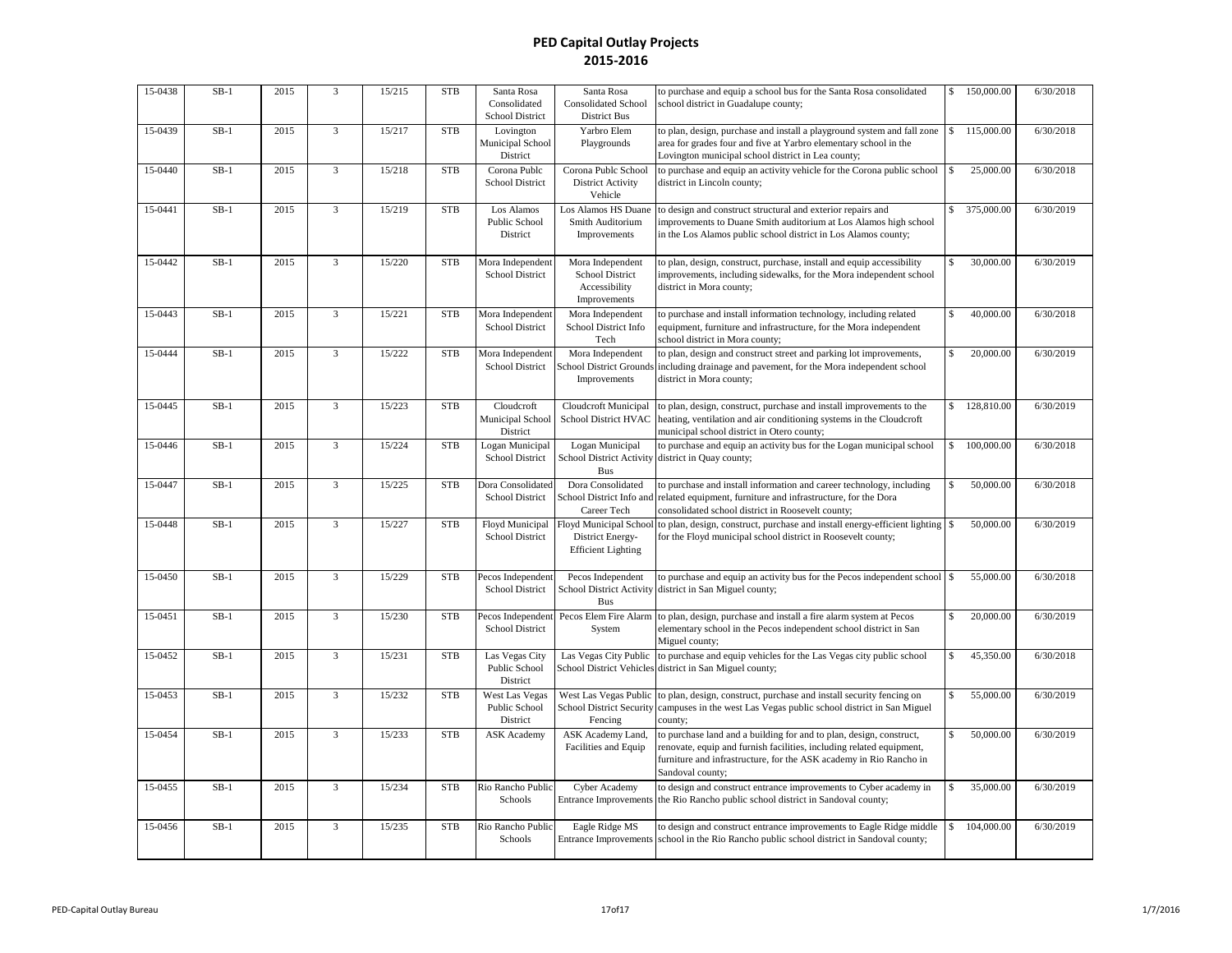| 15-0457 | $SB-1$ | 2015 | 3              | 15/236 | <b>STB</b> | Rio Rancho Public<br>Schools              | Lincoln MS Entrance<br>Improvements                           | to design and construct entrance improvements to Lincoln middle<br>school in the Rio Rancho public school district in Sandoval county;                                                                                                                                              | \$                 | 58,000.00  | 6/30/2019 |
|---------|--------|------|----------------|--------|------------|-------------------------------------------|---------------------------------------------------------------|-------------------------------------------------------------------------------------------------------------------------------------------------------------------------------------------------------------------------------------------------------------------------------------|--------------------|------------|-----------|
| 15-0458 | $SB-1$ | 2015 | $\overline{3}$ | 15/237 | <b>STB</b> | Rio Rancho Public<br>Schools              | Mountain View MS<br><b>Entrance Improvements</b>              | to design and construct entrance improvements to Mountain View<br>middle school in the Rio Rancho public school district in Sandoval<br>county;                                                                                                                                     | \$                 | 108,000.00 | 6/30/2019 |
| 15-0459 | $SB-1$ | 2015 | 3              | 15/238 | <b>STB</b> | Rio Rancho Public<br>Schools              | Rio Rancho MS<br><b>Entrance Improvements</b>                 | to design and construct entrance improvements to Rio Rancho middle<br>school in the Rio Rancho public school district in Sandoval county;                                                                                                                                           | \$                 | 49,000.00  | 6/30/2019 |
| 15-0460 | $SB-1$ | 2015 | 3              | 15/239 | <b>STB</b> | Santa Fe Public<br>School District        | Moriarty-Edgewood<br>School District Vehicle                  | to purchase a vehicle and equipment for the Moriarty-Edgewood<br>school district in Santa Fe county;                                                                                                                                                                                | \$                 | 30,000.00  | 6/30/2018 |
| 15-0462 | $SB-1$ | 2015 | 3              | 15/241 | <b>STB</b> | Santa Fe Public<br><b>School District</b> | Acequia Madre Elem<br>Solar Canopy                            | to plan, design, construct, purchase and install a solar photovoltaic<br>outdoor classroom canopy for Acequia Madre elementary school in the<br>Santa Fe public school district in Santa Fe county;                                                                                 | \$                 | 100,000.00 | 6/30/2019 |
| 15-0463 | $SB-1$ | 2015 | $\overline{3}$ | 15/242 | <b>STB</b> | Santa Fe Public<br><b>School District</b> | Agua Fria Elem<br>Improvements                                | to plan, design, construct, furnish and equip improvements, including<br>purchase and installation of related equipment, furniture and<br>infrastructure, at the early learning center at Agua Fria elementary<br>school in the Santa Fe public school district in Santa Fe county; | \$                 | 250,500.00 | 6/30/2019 |
| 15-0464 | $SB-1$ | 2015 | $\overline{3}$ | 15/243 | <b>STB</b> | Santa Fe Public<br>School District        | Atalaya Elem Solar<br>Canopy                                  | to plan, design, construct, purchase and install a solar photovoltaic<br>outdoor classroom canopy for Atalaya elementary school in the Santa<br>Fe public school district in Santa Fe county;                                                                                       | \$                 | 100,000.00 | 6/30/2019 |
| 15-0465 | $SB-1$ | 2015 | 3              | 15/244 | <b>STB</b> | Santa Fe Public<br>School District        | De Vargas Mid Schl<br>Alarm Sys Upgrade                       | To plan, design, construct, purchase and install an upgraded alarm<br>system for DeVargas middle school in the Santa Fe public school<br>district in Santa Fe county;                                                                                                               | \$                 | 30,000.00  | 6/30/2019 |
| 15-0466 | $SB-1$ | 2015 | 3              | 15/245 | <b>STB</b> | Santa Fe Public<br><b>School District</b> | E.J. Martinez Elem<br>Whiteboards                             | to purchase and install interactive whiteboards for E.J. Martinez<br>elementary school in the Santa Fe public school district in Santa Fe<br>county;                                                                                                                                | \$                 | 6,000.00   | 6/30/2018 |
| 15-0467 | $SB-1$ | 2015 | 3              | 15/246 | <b>STB</b> | Santa Fe Public<br>School District        | El Camino Real<br>Academy Interactive<br>Whiteboards          | To purchase and install interactive whiteboards for El Camino Real<br>academy in the Santa Fe public school district in Santa Fe county;                                                                                                                                            | $\mathbb S$        | 6,000.00   | 6/30/2018 |
| 15-0468 | $SB-1$ | 2015 | 3              | 15/248 | <b>STB</b> | Santa Fe Public<br>School District        | El Dorado Community<br>Whiteboards                            | to plan, design, construct, purchase and install interactive whiteboards<br>in El Dorado community school in the Santa Fe public school district<br>in Santa Fe county;                                                                                                             | \$                 | 6,000.00   | 6/30/2019 |
| 15-0469 | $SB-1$ | 2015 | $\overline{3}$ | 15/250 | <b>STB</b> | Santa Fe Public<br><b>School District</b> | Nina Otero Community<br>Fencing                               | to plan, design, construct, purchase and install fencing around Nina<br>Otero community school in the Santa Fe public school district in Santa<br>Fe county;                                                                                                                        | \$                 | 40,000.00  | 6/30/2019 |
| 15-0470 | $SB-1$ | 2015 | 3              | 15/251 | <b>STB</b> | Santa Fe Public<br>School District        | Nye Early Childhood<br>Center Playground                      | to plan, design, construct, purchase and install a playground for the<br>medically fragile at Nye early childhood center in the Santa Fe public<br>school district in Santa Fe county;                                                                                              | \$                 | 65,000.00  | 6/30/2019 |
| 15-0471 | $SB-1$ | 2015 | 3              | 15/252 | <b>STB</b> | Santa Fe Public<br><b>School District</b> | Ortiz Mid School<br>Burglar Alarm Upgrade                     | To plan, design, construct, purchase and install a burglar alarm system<br>at Ortiz middle school in the Santa Fe public school district in Santa Fe<br>county;                                                                                                                     | $\mathbf{\hat{S}}$ | 5,000.00   | 6/30/2019 |
| 15-0472 | $SB-1$ | 2015 | 3              | 15/253 | <b>STB</b> | Santa Fe Public<br>School District        | Ramirez Thomas Elem<br>Smartboards                            | to plan, design, construct, purchase and install smartboards for<br>Ramirez Thomas elementary school in the Santa Fe public school<br>district in Santa Fe county;                                                                                                                  | \$                 | 10,000.00  | 6/30/2019 |
| 15-0473 | $SB-1$ | 2015 | $\overline{3}$ | 15/254 | <b>STB</b> | Santa Fe Public<br>School District        | Santa Fe Public School<br>District Head Start<br>Improvements | to plan, design, construct, purchase and install improvements,<br>including fences, parking lot pavement and playground tiles, for head<br>start sites in the Santa Fe public school district in Santa Fe county;                                                                   | \$                 | 50,000.00  | 6/30/2019 |
| 15-0474 | $SB-1$ | 2015 | 3              | 15/255 | <b>STB</b> | Santa Fe Public<br>School District        | <b>Sweeney Elem Fencing</b>                                   | to plan, design, construct, purchase and install fencing for Sweeney<br>elementary school in the Santa Fe public school district in Santa Fe<br>county;                                                                                                                             | \$                 | 25,000.00  | 6/30/2019 |
| 15-0475 | $SB-1$ | 2015 | 3              | 15/256 | <b>STB</b> | Santa Fe Public<br>School District        | <b>Tesuque Elem</b><br>Whiteboards                            | to purchase and install interactive whiteboards for Tesuque elementary<br>school in the Santa Fe public school district in Santa Fe county;                                                                                                                                         | $\mathbf{\hat{S}}$ | 6,000.00   | 6/30/2018 |
| 15-0476 | $SB-1$ | 2015 | 3              | 15/257 | <b>STB</b> | Belen<br>Consolidated<br>School District  | Belen HS Press Box                                            | to plan, design and construct a press box at the football stadium at<br>Belen high school in the Belen consolidated school district in Valencia<br>county; and                                                                                                                      | \$                 | 150,000.00 | 6/30/2019 |